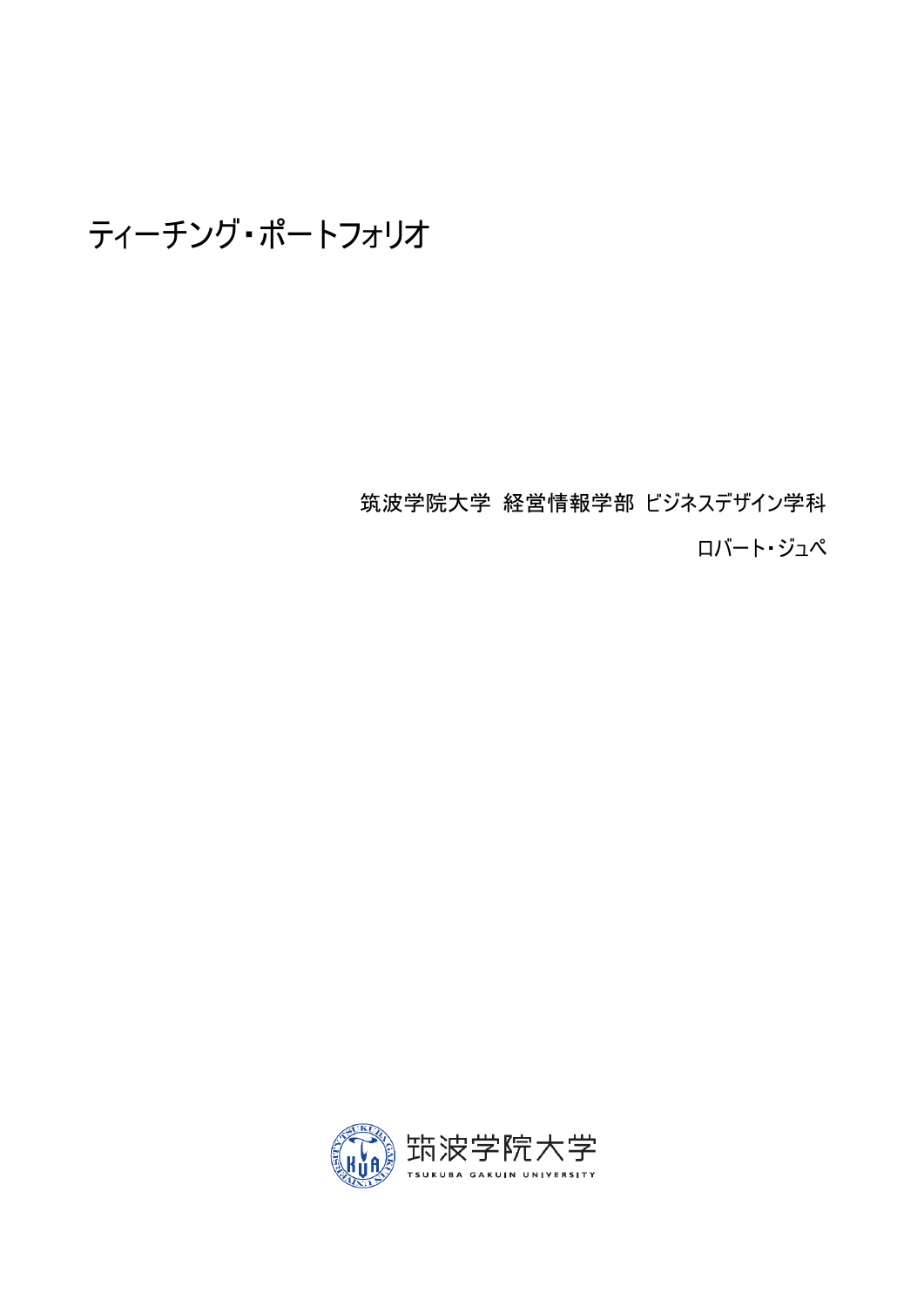## TEACHING PORTFOLIO

Robert Juppe

Tsukuba Gakuin University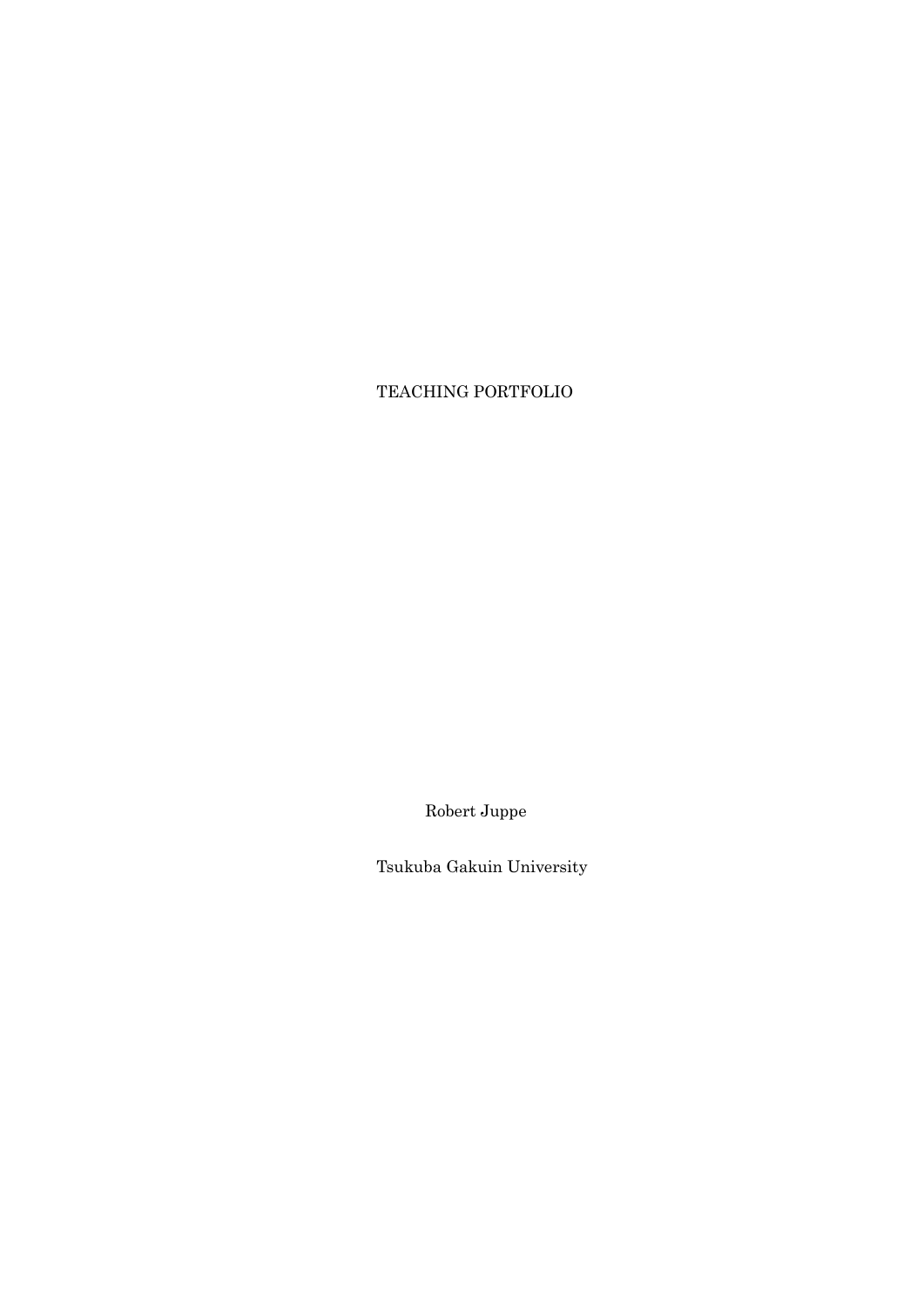## TABLE OF CONTENTS

| Page 1                 | Table of Contents                                         |  |  |
|------------------------|-----------------------------------------------------------|--|--|
| Page 2                 | Philosophy of Education                                   |  |  |
| Page 3                 | Philosophy of Education, Educational Responsibility       |  |  |
| Page 3                 | Overview: Courses Taught                                  |  |  |
| Page 4                 | <b>COURSE:</b><br>(Oral)<br><b>Basic</b><br>English       |  |  |
| Communication/Reading) |                                                           |  |  |
| Page 5                 | <b>COURSE:</b><br>Basic Writing, Intermediate Writing     |  |  |
| Page 6                 | <b>COURSE:</b> Discussion and Presentation Skills, Global |  |  |
|                        | English                                                   |  |  |
| Page 7                 | English Through Film<br><b>COURSE:</b>                    |  |  |
| Page 8                 | COURSE:<br><b>Travel English</b>                          |  |  |
| Page 8                 | COURSE:<br>Overseas Study                                 |  |  |
| Page 9                 | COURSE: Thesis Supervision                                |  |  |
| Page 9                 | Appendix A (sample)                                       |  |  |
| Page 11                | Appendix B (sample)                                       |  |  |
| Page 12                | Appendix C (sample)                                       |  |  |
| Page 15                | Appendix D (sample)                                       |  |  |
| Page 18                | Appendix E (sample)                                       |  |  |
| Page 21                | Appendix F (sample)                                       |  |  |
| Page 25                | Appendix G (sample)                                       |  |  |
| Page 29                | Appendix H (sample)                                       |  |  |
| Page 31                | Appendix I (sample)                                       |  |  |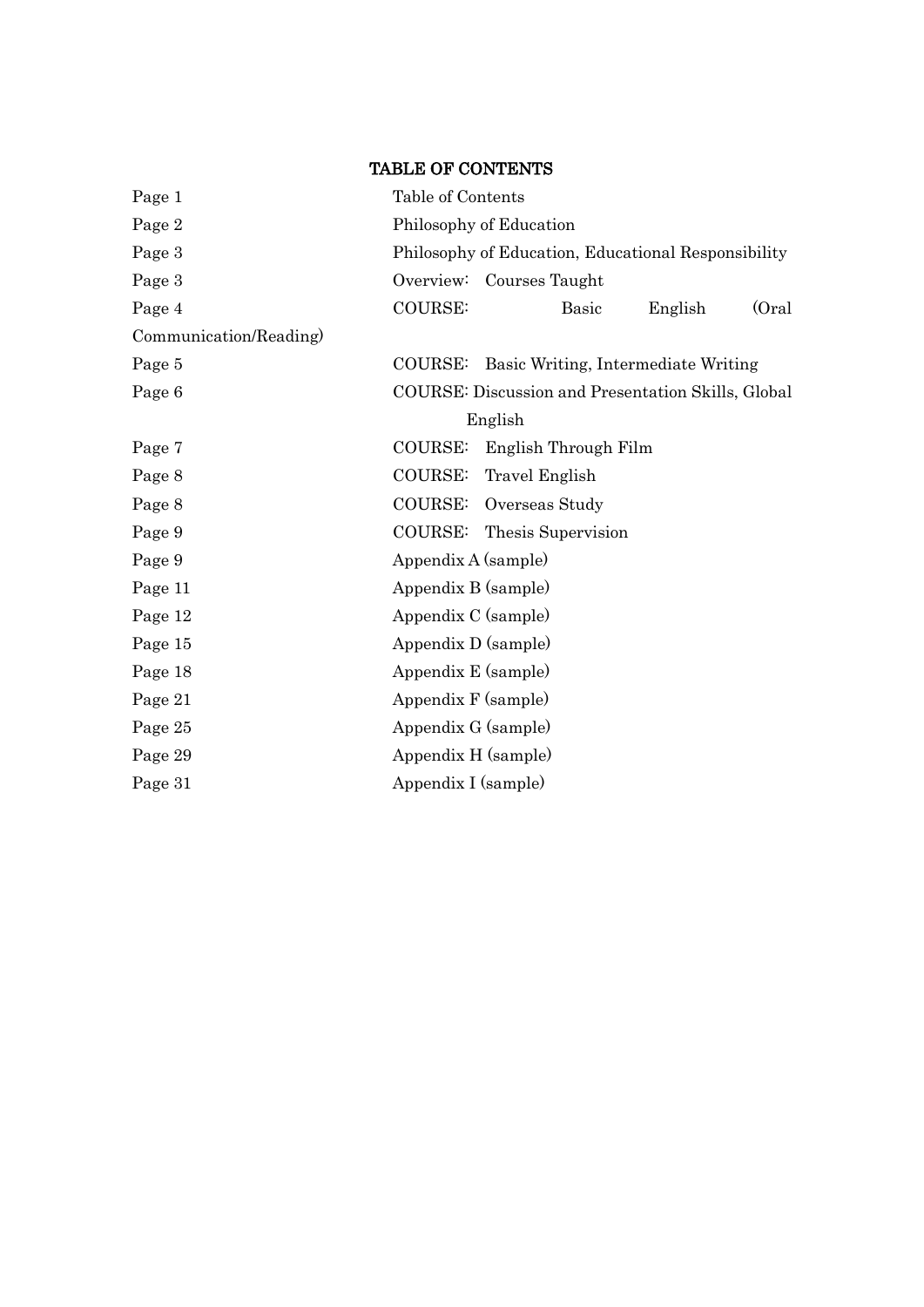#### OVERVIEW: Philosophy of Education

 During the past decades in Japan, much time and effort has been spent on 国際化, or internationalization. Though the nation had succeeded tremendously by the end of the 1980s and become a global powerhouse in terms of economics, Japan seemed to want to extend this success to other spheres of society, to make this development more complete. There was a seeming desire on the part of the nation to learn how to relate its knowledge of its country and its region to the larger issues and trends that affect all societies. This internationalization appeared to be of a bipolar nature; it divided neatly into 外国際化 and 内国際化 (external and internal internationalization).

 Internal internationalization seems to have progressed greatly. Japan has become a more "foreigner-friendly" country in which non-Japanese residents and visitors can more easily travel, live, and work compared with the late 20th century. External internationalization, on the other hand, has proven perhaps more evasive as a goal. Creating a younger generation that has a keen sense of identity as Japanese citizens and at the same time, is able to understand the process of globalization and its impact on societies, culture, and environment around the world without abandoning pride in their cultural identity seems to be the main aim of this undertaking. Perhaps countering the successful implementation of this undertaking has been a deep and underlying fear that the spread of globalization would pose potential danger in terms of tainting an ostensibly pure ethnicity, as well as a fear, seemingly of less concern to the population in general, that the younger generation is in danger of sacrificing its identity via affixation with high-tech devices and an appeal to uniform material lifestyles on a global scale. To avoid these fears and obstacles, it would seem that educators should strive to equip students with the critical skills that affect their lives and communities, both local and global, while heightening their awareness of key issues of importance to the global community.

 It would seem that there needs to be a greater understanding of the world in terms of its cultural and sociological diversity, and at the same time, young Japanese need strong language skills to interact in the world without losing their sense of love for and pride in their country. In higher education, in terms of language learning, it is important to foster in young people an interest in the world while at the same time, helping them to develop the communication skills necessary to interact ably with people in other countries while understanding that foreign language, particularly the globe's lingua franca, English, will be indispensable in developing a certain degree of heightened  $\text{Alff}$  (*ningenka*) at home. Moreover, it is important to impress upon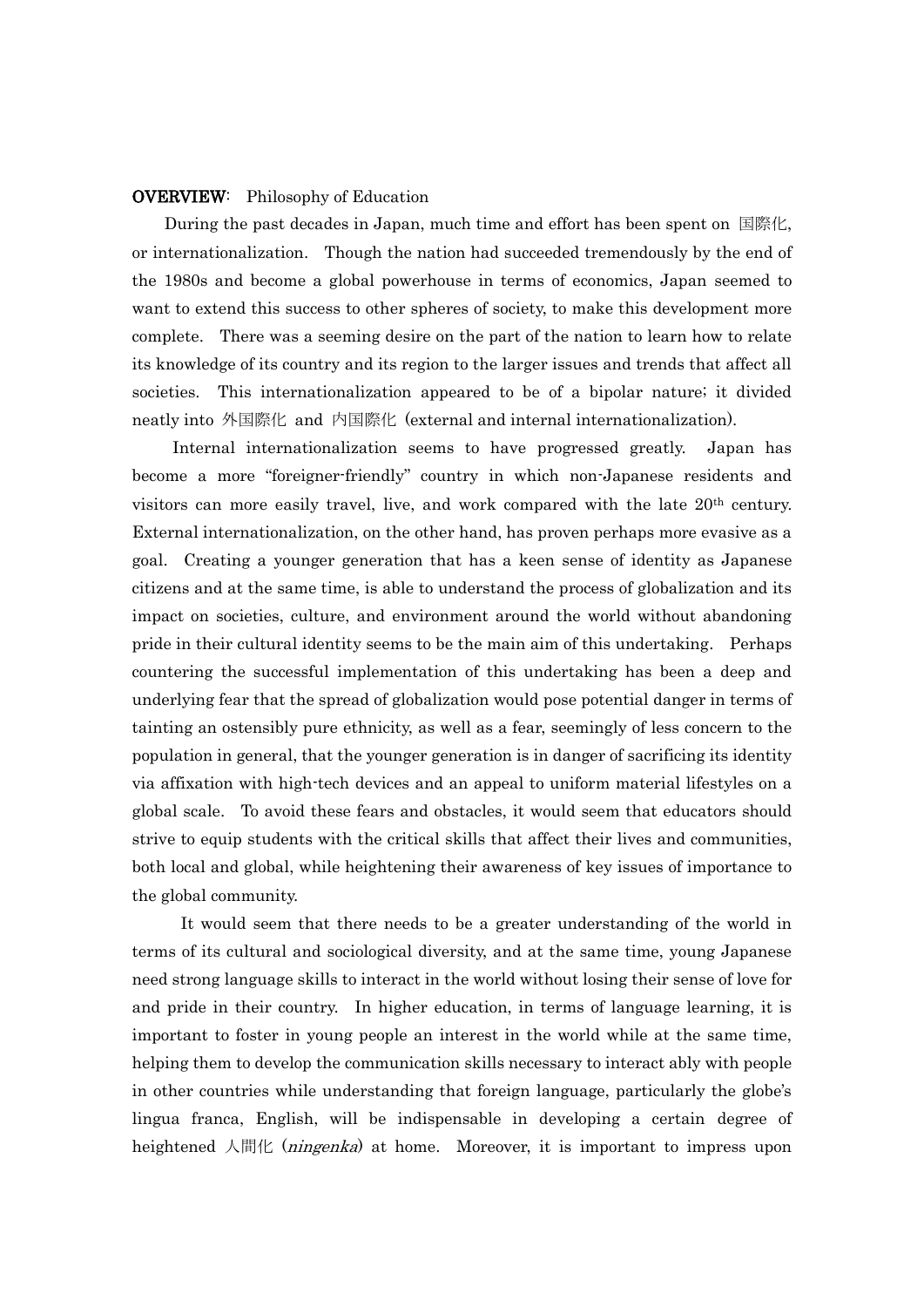students that it will be necessary to use English even if they never intend to step outside of Japan. This should be the aim of a culturally rich Japan that retains its identity while accommodating to some degree the cultural elements of a diverse global society.

 English education is critical in equipping students with the tools to understand more than just daily conversation and phrases. Students need to be able to interact on a deeper level with both people abroad and people coming into Japan from abroad. It is important to strive to produce students who are able to use English flexibly and effectively for social, academic, and professional purposes. Moreover, more complex communication skills such as providing explanations, giving concise directions, debating alternatives and substantiating one's position on an issue, and finally, expressing oneself spontaneously with fluency and precision are goals that we, as language teachers, need to strive for in working with our students. It is true that devices can provide students with language, instantly, or what I will call here "fish." However, it is important that we instill in students the skills to fish on their own, to give them the confidence to interact with their human counterparts in this world both flexibly and capably, without relying on computing or hand-held devices.

 Both the international age and the information age have demanded massive shifts in terms of education. This has been necessary to educate the next generation. This is not a new phenomenon to humankind. During the Renaissance, for example, it was necessary to accommodate enormous changes in society and technology, to name two, to transform the essence of education. With the onslaught of ecological problems, the challenge seems nearly as complex today.

#### EDUCATIONAL RESPONSIBILITY

 It is necessary still to help students gain proficiency in all skills necessary in the mastery of a language: reading, writing, speaking, and listening. While developing competence in the four skills is absolutely necessary, for non-native teachers of English, it is important to focus on not only the development of communicative competence, but a pragmatic competence that will give students more highly developed skills in communicating in the global sphere, whether that encompasses 内国際化 or 外国際化. Still, it seems difficult for many teachers to avoid the temptation of focusing on examination-oriented instruction. This backwash effect remains an obstinate obstacle to a quick proliferation of effective communicative foreign language education.

Attention to productive language skills (namely, writing and speaking) is essential at the university level. Though the situation has improved greatly overall in Japanese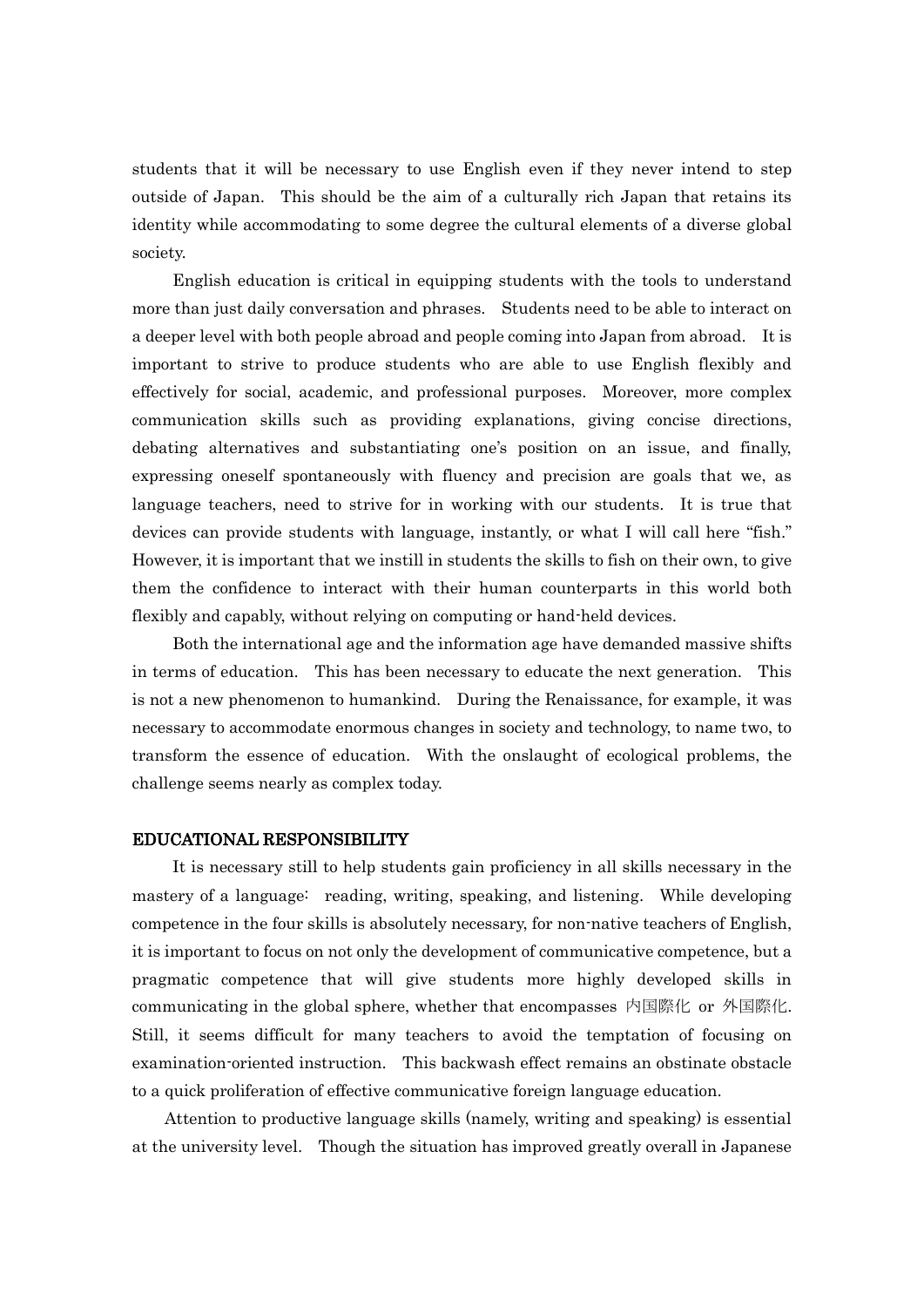foreign language education over the past several decades, greater progress is necessary in terms of cultivating self-expression. Greater focus is still given to input at the secondary levels of education. These are naturally important in cultivating a student's ability to process and understand syntax and grammar skills while at the same time helping to develop an extensive vocabulary range. However, this is often done at the expense of productive skills. Therefore, at the university level, it is important to force the birds from the nest, so to speak, to spread their wings and put their language skills to constant use so that students enable themselves to function competently in English. In a sense, the underlying linguistic philosophy of such an approach finds its roots in the work of two imminent language experts, among others: Dr. Henry Widdowson and Dr. Stephen Krashen.

Dr. Widdowson's insistence on developing language skills with an equal emphasis given to fluency and accuracy highlights the necessity of this goal. Dr. Krashen's focus on extensive productive language practice that enriches the four skills (listening, reading, speaking, writing) is helpful in encouraging students to put their limited skills to use and further them, something that is perceived as difficult to do when juxtaposed with Japanese historically: the native language here has always been spoken almost exclusively by Japanese people with an intense emphasis given to precision and perfection. Therefore, getting students to overcome barriers in terms of confidence and motivation are important while striving to encourage them to develop a cognitive or reasoning frame of mind that would help them push to master English.

 Regardless of the course, the main emphasis is on practicing the language, and achieving its acquisition/mastery to as great an extent as possible given the level of the student and his or her level of motivation. It often happens in secondary school foreign language education courses that students are left behind. This phenomenon has occurred repeatedly in the past, a bi-product of a system, ostensibly, that hoped to "create a nation of scholars" in terms of virtually every academic pursuit, foreign language included. Teachers often fell prey (or fall prey) to the backwash effect, as mentioned earlier, by which they become tethered to their texts and their completion. The pace of the class is geared toward fast learners, leaving slower learners behind. Moreover, it seems that students are not satisfied with the amount of practice they undertake in secondary courses, as receptive skills (listening/reading) are given seeming subtle priority so as to help students pass entrance examinations.

 This has not done at university, at least not in the language courses taught at Tsukuba Gakuin University. Rather, the main aim is to raise students' motivational levels and help them work toward improving their English competence through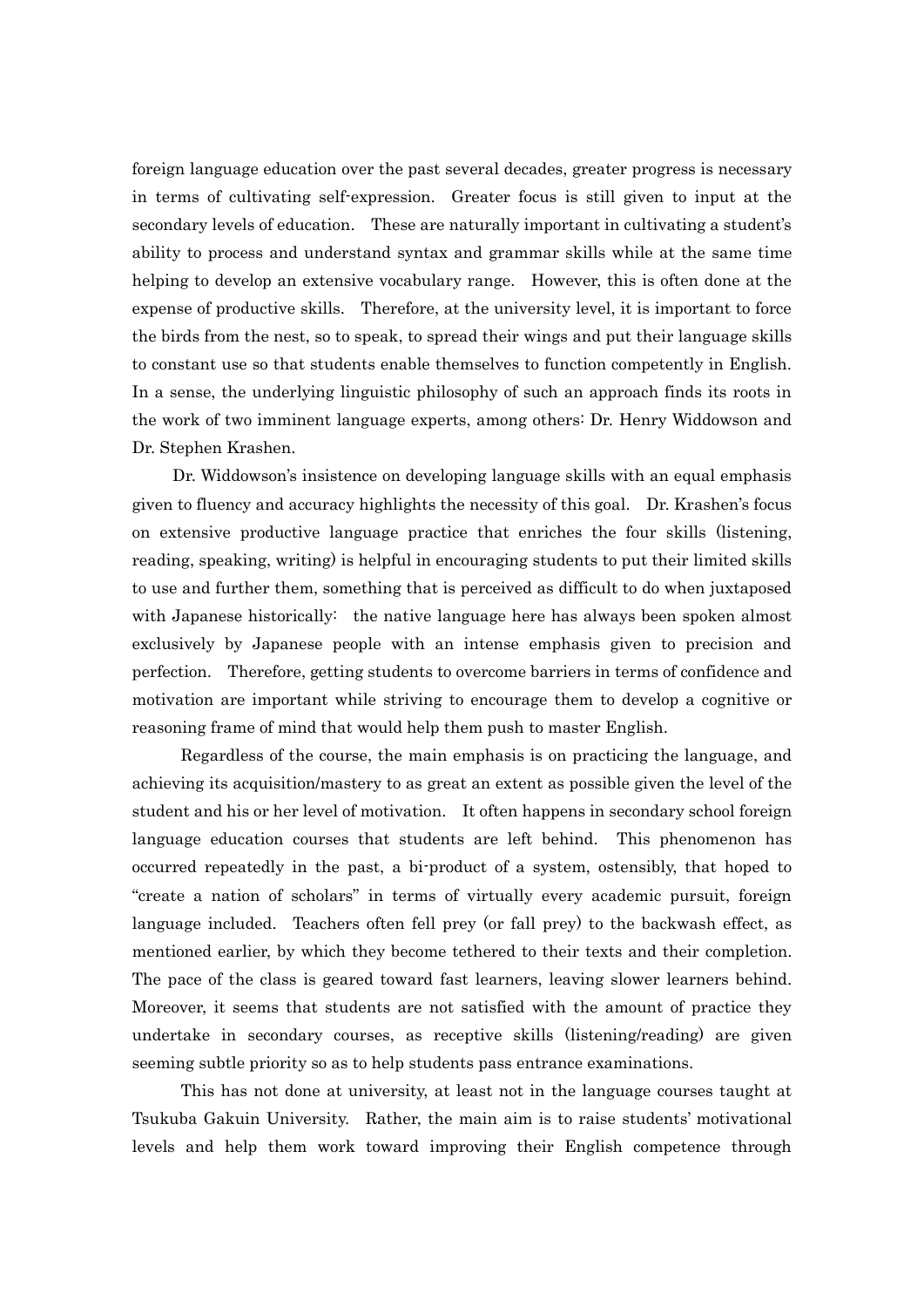constant practice and study. Taking their national identity into consideration, students are to strengthen their and apply them toward better the nation in terms of embracing the elements of a global society and subsequently addressing the needs of that larger entity.

#### COURSES TAUGHT AT THE UNIVERSITY

My teaching load consists of the following courses:

| $\mathbf{F}$ = Full Year Course | $S1 =$ Semester Course | $S2 = Second$ Semester Course |
|---------------------------------|------------------------|-------------------------------|
|                                 |                        |                               |

| <b>COURSE</b>                       | <b>TYPE OF COURSE</b> | <b>CREDITS</b> |
|-------------------------------------|-----------------------|----------------|
| Basic English, Oral Communication   | S1, S2                | $\overline{2}$ |
|                                     |                       |                |
| (compulsory, two sections per term) |                       |                |
| Basic English, Reading              | S <sub>2</sub>        | $\overline{2}$ |
| (compulsory)                        |                       |                |
| Global Studies (elective)           | $_{\rm F}$            | 4              |
| Discussion and Presentation Skills  | $\mathbf F$           | 4              |
| (elective)                          |                       |                |
| Basic Writing (elective)            | S1                    | $\overline{2}$ |
| Intermediate Writing (elective)     | S <sub>2</sub>        | $\overline{2}$ |
| English Through Film (elective)     | $S_{2}$               | $\overline{2}$ |
| Travel English (elective)           | S <sub>1</sub>        | $\overline{2}$ |
| Overseas Study (elective)           | S <sub>2</sub>        | $\overline{2}$ |
| Thesis Supervision (elective)       | $\mathbf F$           | 4              |

 On an individual basis, an overview of the courses taught will be presented and the aims of each course will be provided. Note that all courses are conducted in English so that students become accustomed to listening to English both extensively and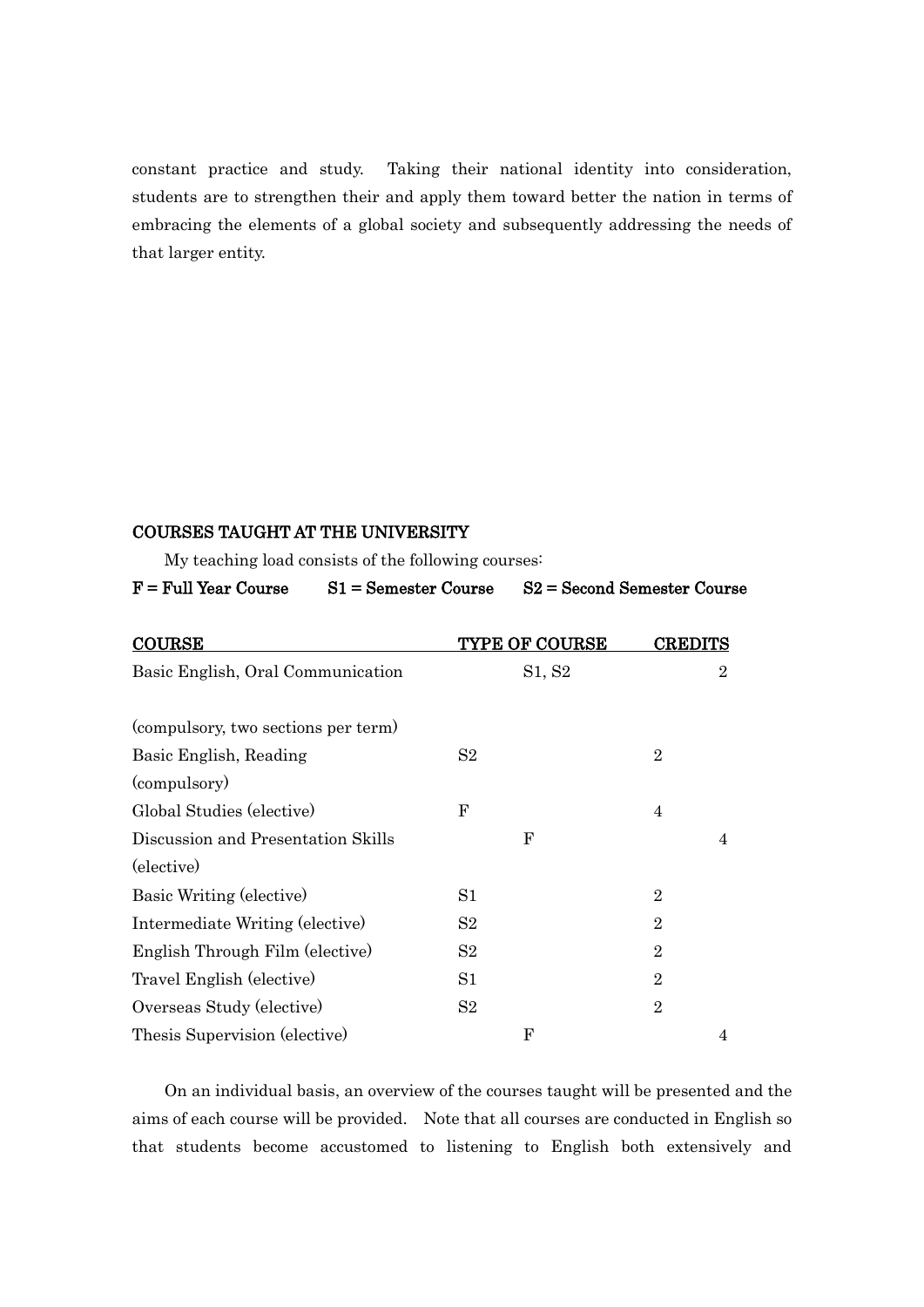intensively. It is expected that by instilling a positive mind-set in most of the students, they will respond by exercising their language skills and steadily progressing, each at a pace best-suited to his or her needs.

#### BASIC ENGLISH, ORAL SKILLS (compulsory subject)

Objectives: To strengthen and further students' basic communication abilities and skills acquired during secondary school, to encourage students to communicate positively with both classmates and the instructor using English, to enable students to express themselves more extensively.

Approaches to Achieving Objectives: Focusing on basic units, students work to extend their vocabulary so that they are able to express themselves about their daily lives. Input-focused activities are used to help students exercise their skills at using input to further listening skills (both extensive and intensive) and vocabulary levels while reinforcing grammatical/syntactic knowledge acquired at the secondary level. Output-focused activities will then be employed so that students can practically and functionally apply this knowledge/information when expressing themselves. Pair and group configurations are used so that students have multiple chances, in every lesson, to put their language skills to use.

**Outside Assignments:** The focus of such assignments is usually on written expression so that students gain confidence in their abilities while constantly improving their accuracy through strict evaluation. All written work is corrected extensively with this improvement in mind.

Assessment: Grades are given with heavy weight devoted to attendance and improvement. Special credit is given to students to contribute actively orally, but no penalty is given to reticent/taciturn students who are reluctant to communicate. Industry and effort are rewarded by waiving examinations. It should be noted here that grades (course evaluation) are not administered on an even, fixed allocation basis. Rather, students are graded in accordance with their performance and progress in the course in terms of their individual skill and ability levels. In other words, no student will be rewarded upon entering the course for having a higher level of English mastery. Advancement must be demonstrated.

Materials: Self-produced, sample attached in Appendix (Exhibit A).

#### BASIC ENGLISH, READING SKILLS (compulsory subject)

Objectives: To strengthen and further students' basic reading skills acquired during secondary school, to encourage students to communicate positively with both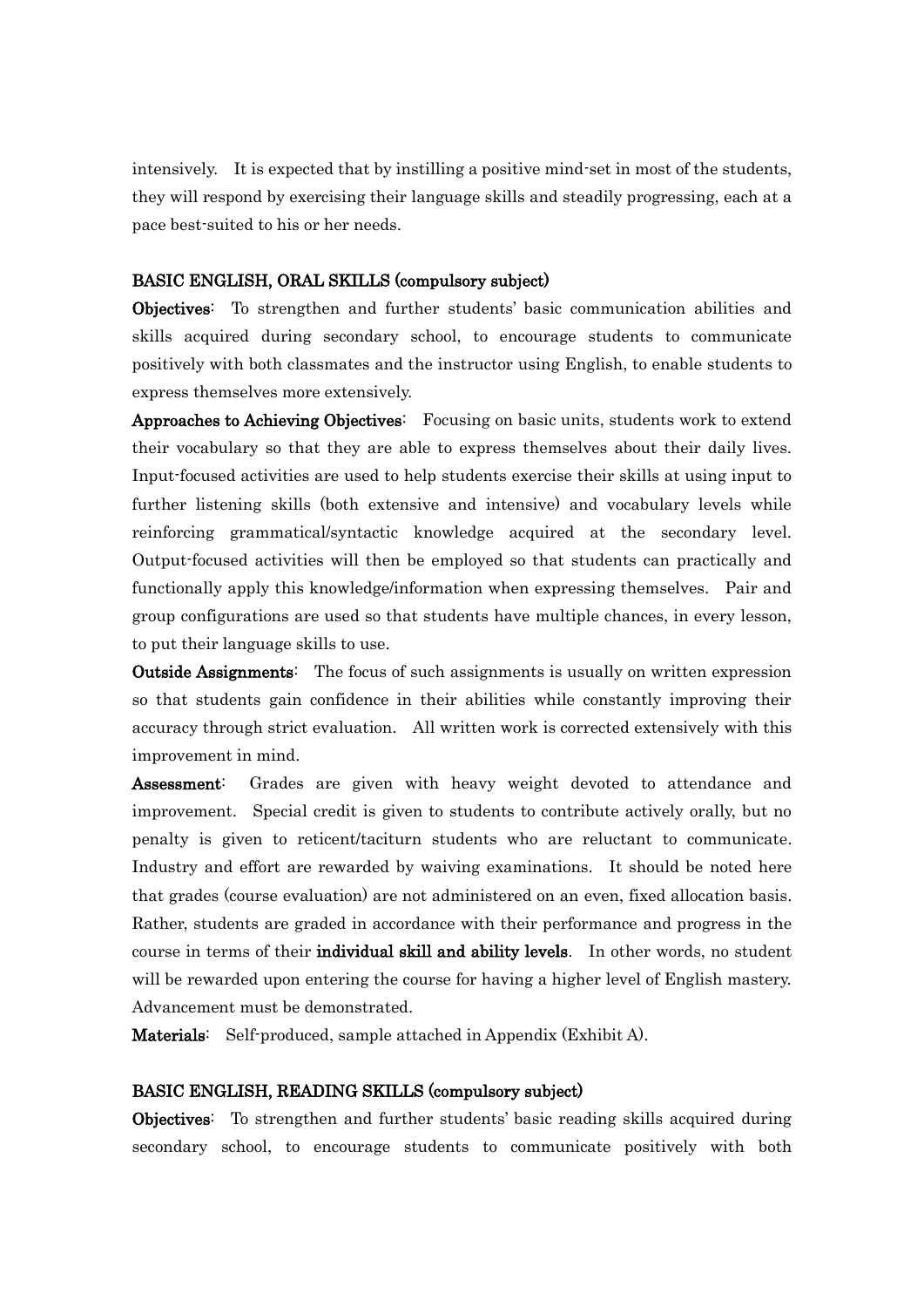classmates and the instructor using English, to enable students to express themselves more extensively, to enable students to understand a wide variety of text types, to help students prepare for proficiency examinations.

Approaches to Achieving Objectives: Students read short passages in class and respond to questions on the content. Vocabulary is provided through reading assignments, and that vocabulary is then exercised through in-class vocabulary activities prepared by the instructor. Pair and group configurations are used so that students have multiple chances, in every lesson, to put their language skills to use. The vocabulary review activities are always organized in pair configuration/dialogue style so that students are able to practice easily and frequently.

Outside Assignments: Students are given a weekly vocabulary assignment to complete outside of class and submit two-days prior to the lesson. These vocabulary homework sheets are graded and returned; students then use that sheet to complete the in-sheet review exercise.

Assessment: Grades are given with heavy weight devoted to attendance and improvement. Industry and effort are rewarded by waiving examinations. In-class activities are given particular weight (writing/speaking activities used with in-class vocabulary review sheets).

Materials: Self-produced, sample given in Appendix (Exhibit B).

#### BASIC WRITING (compulsory/elective subject)

Objectives: To help students gain the confidence to express themselves more clearly through written English, to experiment with forms of expression, to review critical patterns needed in writing English proficiently, and to help students understand the concept of Western paragraphs (their structure, with particular emphasis given to clarity, cohesion, and support.)

Approaches to Achieving Objectives: Basic sentence patterns are reviewed through weekly homework assignments (in the form of reading/writing practice) while in-class assignments aim to put the material to use through interaction. In the last part of each lesson, students are given time to apply their reviewed/newly acquired material in the form of a writing assignment.

Outside Assignments: Weekly assignments involve the review of patterns already learned, as well as writing assignments that put newly reviewed skills/emphases to use. Assessment: The weekly homework assignments and constant attendance are necessary to practice to the fullest extent. In-class assignments are collected and graded strictly as well so that students progress both in terms of expression and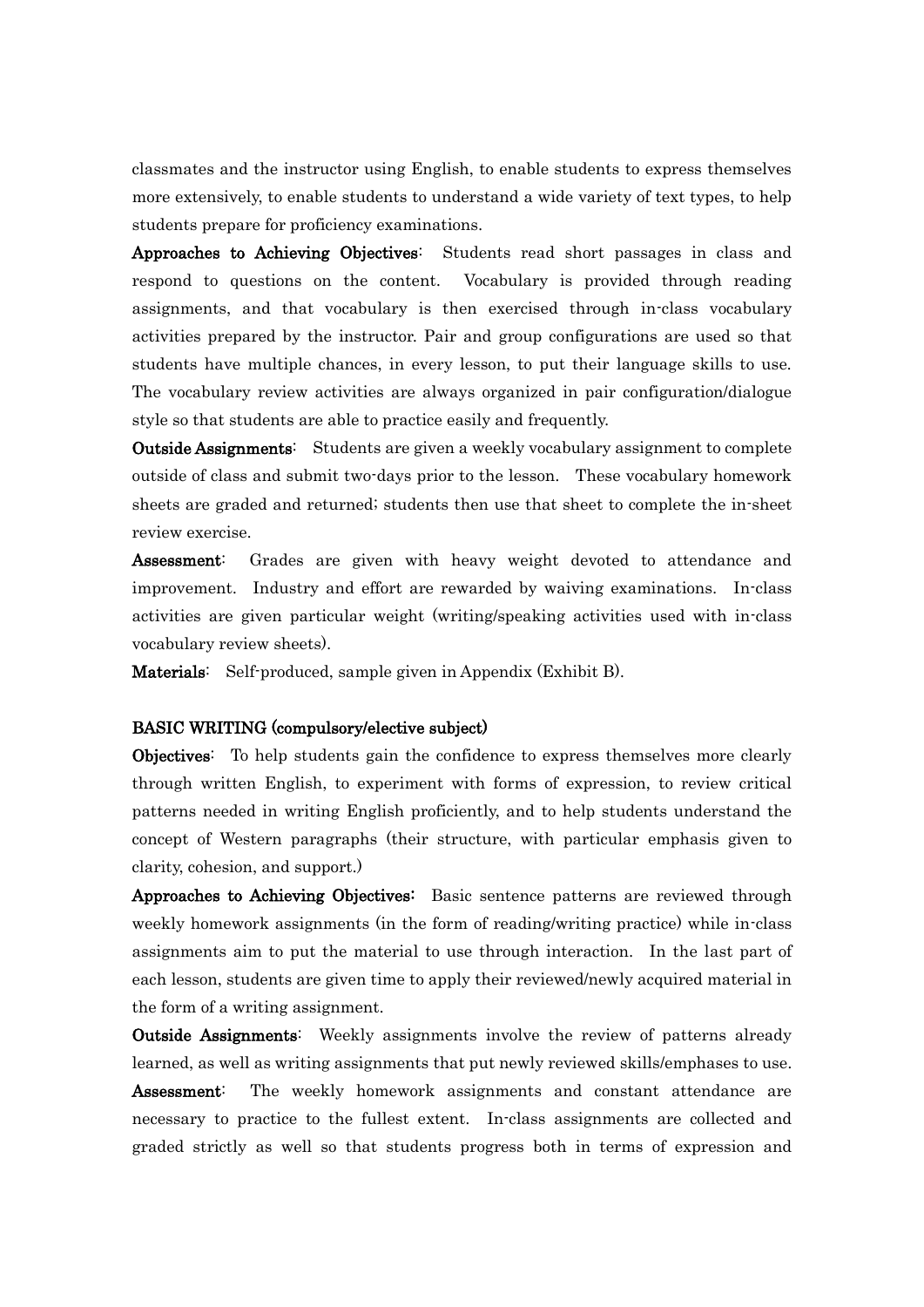accuracy.

Course Materials: Self-produced, sample given in Appendix (Exhibit C). Also, Essential Grammar in Use (Murphy, Cambridge University Press, 2007).

#### INTERMEDIATE WRITING (compulsory/elective subject)

Objectives: To express one's thoughts and feelings concisely through both paragraphs and essays, to master the basic elements of paragraph/essay writing in English, to acquire familiarity with a variety of differing types of paragraphs (e.g., paragraphs organized in terms of time sequence, spatial relations, cause & effect; paragraphs organized by reasons, examples, explanation, definition), to write short, concise essays in varying styles.

Approaches to Achieving the Objectives: In-class activities focus on the presentation of certain styles and then lead to practice of those approaches/styles. Errors are identified and addressed through a weekly activity to enhance accuracy and reinforce an understanding of grammatical/syntactic rules. Writing/peer assessment are used to encourage expression (fluency) and accuracy, both receiving equal attention. Time-restricted assignments are carried out periodically to ready students for writing examinations (e.g., TOEFL).

**Outside Assignments:** Students are given weekly assignments to reinforce material practice during the lesson as well as vocabulary activities to extend their ranges.

Assessment: Constant attendance and the submittal of writing samples is critical assessing students' improvement. Levels vary, so credit is given more readily to reward student' industry and effort.

Course Materials: Self-produced, sample provided in Appendix (Exhibit D). Also, Effective Writing (Juppe, Kirihara Shoten, 2005).

#### DISCUSSION AND PRESENTATION SKILLS (elective subject)

Objectives: To make effective presentations given various formats, to give one's opinions on a variety of issues, to support one's opinions with reasoning, to analyze and discuss an issue of relevance, to practice debate, to encourage students to familiarize themselves with contemporary news using English newspapers.

Approaches to Achieving the Objectives: A number of speech contests are held in the class in group configurations so that every student can practice giving a presentation in a non-threatening environment. Students discuss issues in pairs and practice giving their opinions/agree-refute those opinions. Two news issues are analyzed and discussed toward the end of the term. Debates take place during the last two lessons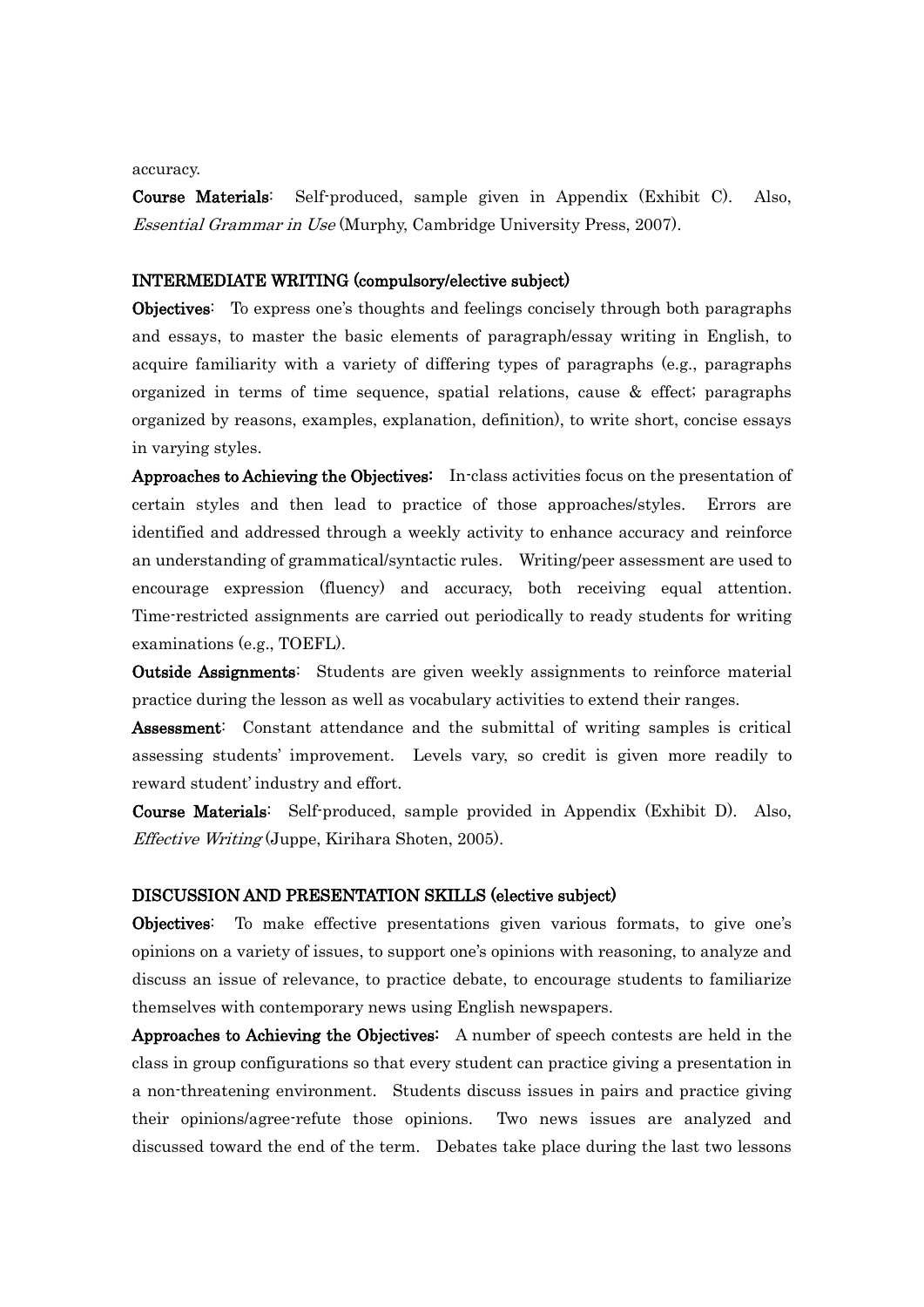so that students can experience analyzing a resolution, brainstorming reasons, selecting reasons, supporting/arguing them, refuting them, and finally, presenting them (all in English). In the second term, students will practice reading English-language newspapers and acquire techniques for achieving the objectives set in the first term quickly and effectively.

**Outside Assignments:** Vocabulary building activities are frequently provided. For news issues, students need to read simplified newspaper articles and present reasoning to substantiate their opinions. Frequently students need to prepare presentations outside of class.

Assessment: Attendance and completion of all work will suffice for evaluating students. As the proficiency level varies, student performance is evaluated based on industry and demonstrated enthusiasm for improvement, not level of proficiency. Course Materials: Self-produced, sample provided in Appendix (Exhibit E).

#### GLOBAL STUDIES (elective subject)

Objectives: To deepen students' interest in contemporary issues and discuss them thoroughly in English, to build academic vocabulary necessary for analyzing issues, to familiarize students with a wide variety of issues in various fields/spheres (e.g., health, economics, social problems, environmental issues, political situations, sports, etc.), to prepare students for transnational interaction with people of other cultures in the pursuit of a more sustainable and peaceful world.

Approaches to Achieving the Objectives: Students use one newspaper article/issue for a two-week period during which they are to read the article, answer questions regarding the content (including inferential questions), provide their opinions on relevant issues (in writing), and then practice substantiating positions for the purpose of engaging in academic debate. Moreover, critical reading skills are taught to help students defend themselves against intellectual bullying or intimidation, particularly when done in the interests of promoting nationalistic objectives.

Outside Assignments: 6-7 articles are used per term. Students are to complete all activities in their entirety.

Assessment: Attendance and completion of all work will suffice for evaluating students. As the proficiency level varies, student performance is evaluated based on industry and demonstrated enthusiasm for improvement, not level of proficiency. The prompt submittal of all written assignments (on a weekly basis) is necessary to achieve a satisfactory mark.

Course Materials: Articles self-produced (adapted from international newspaper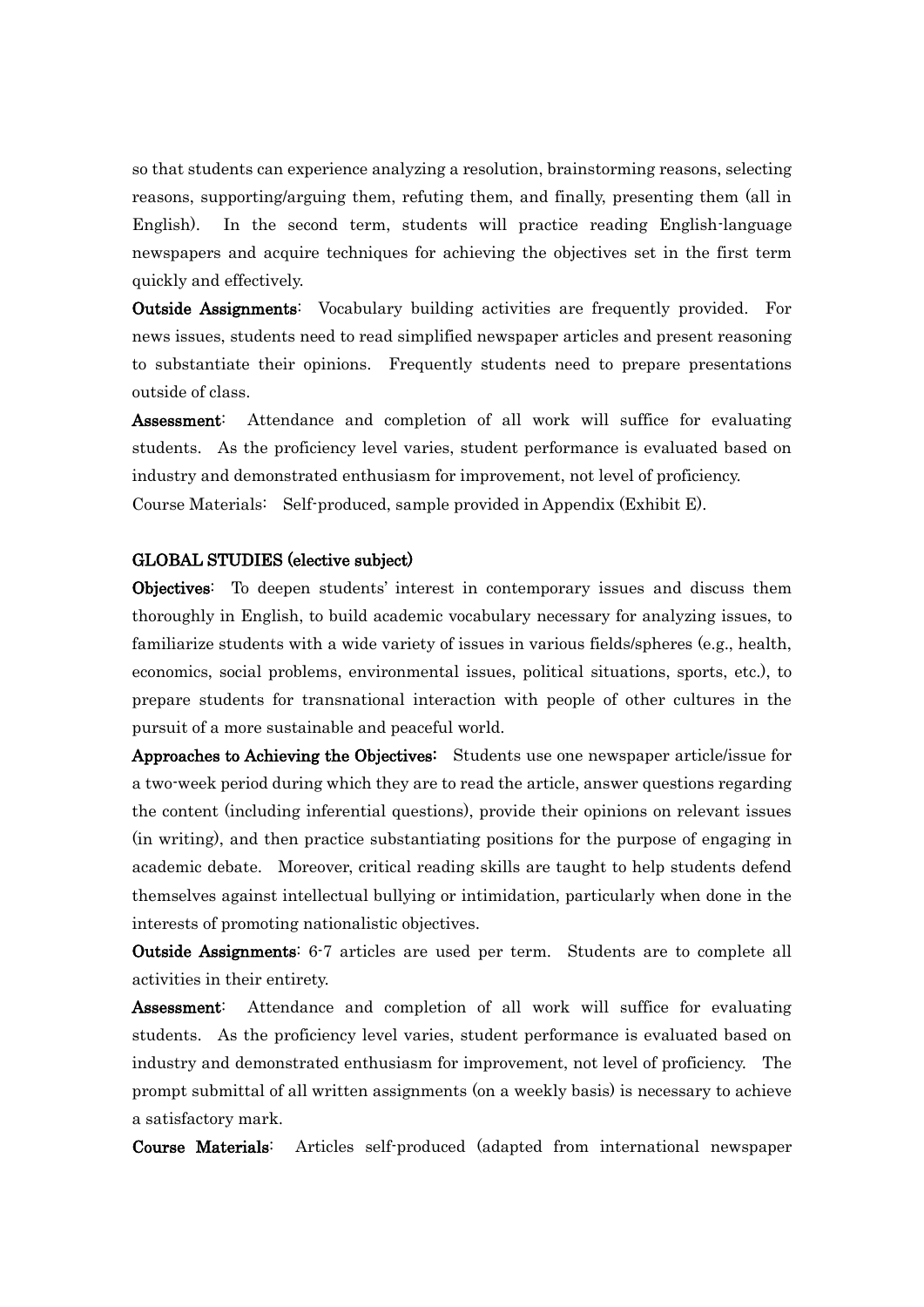articles), sample provided in the Appendix (Exhibit F).

#### ENGLISH THROUGH FILM (elective subject)

Objectives: To listen to native-speed English conversations and catch appropriate information (extensive listening practice), to discuss relevant topics from the film, connecting them to their daily lives, to discuss aspects of a film in English, to discuss cultural aspects of the film, to build on practical vocabulary levels (idiomatic English and relevant vocabulary as is presented through the film dialogue), to listen to a section of a film and catch missing elements of a script. (Intensive listening practice.)

Approaches to Achieving the Objectives: Students watch a segment (approximately 15:00-16:00 in length) of a certain film in English only, with no subtitles. Basic questions are provided based on this undertaking. After confirmation of the correct responses, students watch again, with subtitles in Japanese. Following a second viewing, students answer more complex questions and cloze a section of the film to exercise attention to detail. Pair conversation is done nearly on a weekly basis so that students exercise their conversation/discussion skills. Finally, vocabulary worksheets are given frequently to students to ensure their mastery of vocabulary that appeared in the film.

Outside Assignments: Vocabulary worksheets and summaries of pair discussions are often given to students to complete outside of class.

Assessment: Attendance and completion of all in-class/outside work will suffice for evaluating students. As the proficiency level varies, student performance is evaluated based on industry and demonstrated enthusiasm for improvement, not level of proficiency. A comprehensive vocabulary examination is given at the end of the term. Course Materials: Self-produced, sample provided in the Appendix (Exhibit G)

#### TRAVEL ENGLISH (elective subject)

Objectives: To listen to conversations/dialogues useful in tourism/travel, to simulate travel situations (in English) via pair work, to exercise relevant micro-skills (e.g., making requests, accepting/refusing requests, describing people, explaining a photograph, etc., all of which would be useful in explaining aspects of one's daily life to homestay family members or acquaintances made abroad), to respond to questions on a given text, to develop vocabulary relevant to travel topics and issues (e.g., exchanging money, passing through passport control in an airport, asking directions, etc.)

Approaches to Achieving Objectives: One topic is covered over the course of two lessons. Students listen to a relevant set of short dialogues and try to respond to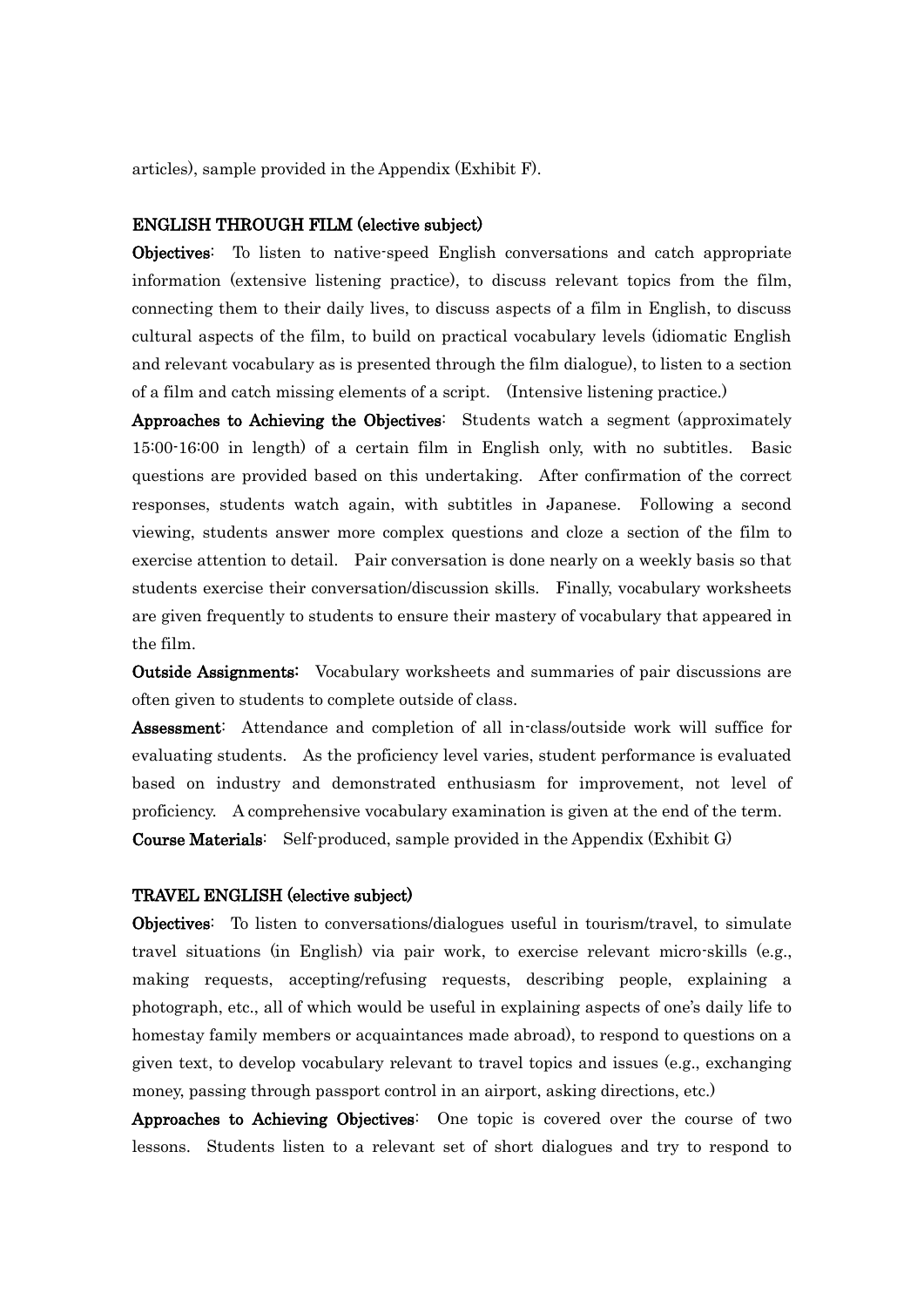questions in English. Thereafter, opportunities are provided for conversations in pairs to simulate the situation (e.g., passport officer/passenger, homestay parent/visitor, bank clerk/customer, etc.)

Outside Assignments: Vocabulary worksheets and conversation-writing activities are frequently given to master the particular phrases and material for a given unit.

Assessment: Attendance and completion of all in-class/outside work will suffice for evaluating students. As the proficiency level varies, student performance is evaluated based on industry and demonstrated enthusiasm for improvement, not level of proficiency. A comprehensive vocabulary examination is given at the end of the term.

Course Materials: Self-produced, sample in the Appendix (Exhibit H). Also, listening material is used from *Passport, English for International Communication* (Buckingham and Lansford, Oxford University Press, 2010).

#### OVERSEAS STUDY (elective subject)

Objectives: To have students actually go abroad and learn English in an overseas setting, to stimulate an awareness of cultural differences, to enhance practical communicative competence in terms of language skills.

Approaches to Achieving Objectives: Students attend pre-departure orientation classes as well as language preparatory classes. The classes are small (1-2 students) so practice is intensive. For the most part, the students practice simulated homestay situations in order to help them acclimate smoothly to the new culture in which they will live for a short period of time.

Outside Assignments: There are none for this course. Students are expected to prepare as they deem necessary. A final report on the student's experience needs to be submitted following completion of the program.

Assessment: The successful completion of the overseas program in accordance with all of the rules and regulations stipulated will result in a successful mark. Moreover, the student's report will be evaluated in terms of content and presentation.

Course Materials: Self-produced, sample in the Appendix (Exhibit I).

#### THESIS SUPERVISION (elective subject)

Objectives: To write a graduation thesis in English, to prepare an effective presentation on one's thesis in accordance with the guidelines given by the university.

Approaches to Achieving Objectives: Students arrange class meetings and presentations to suit their academic/personal schedules. In the first term, presentations on thesis writing and topics relevant to the thesis themes are given. In the second term, guidance is given based on student-output.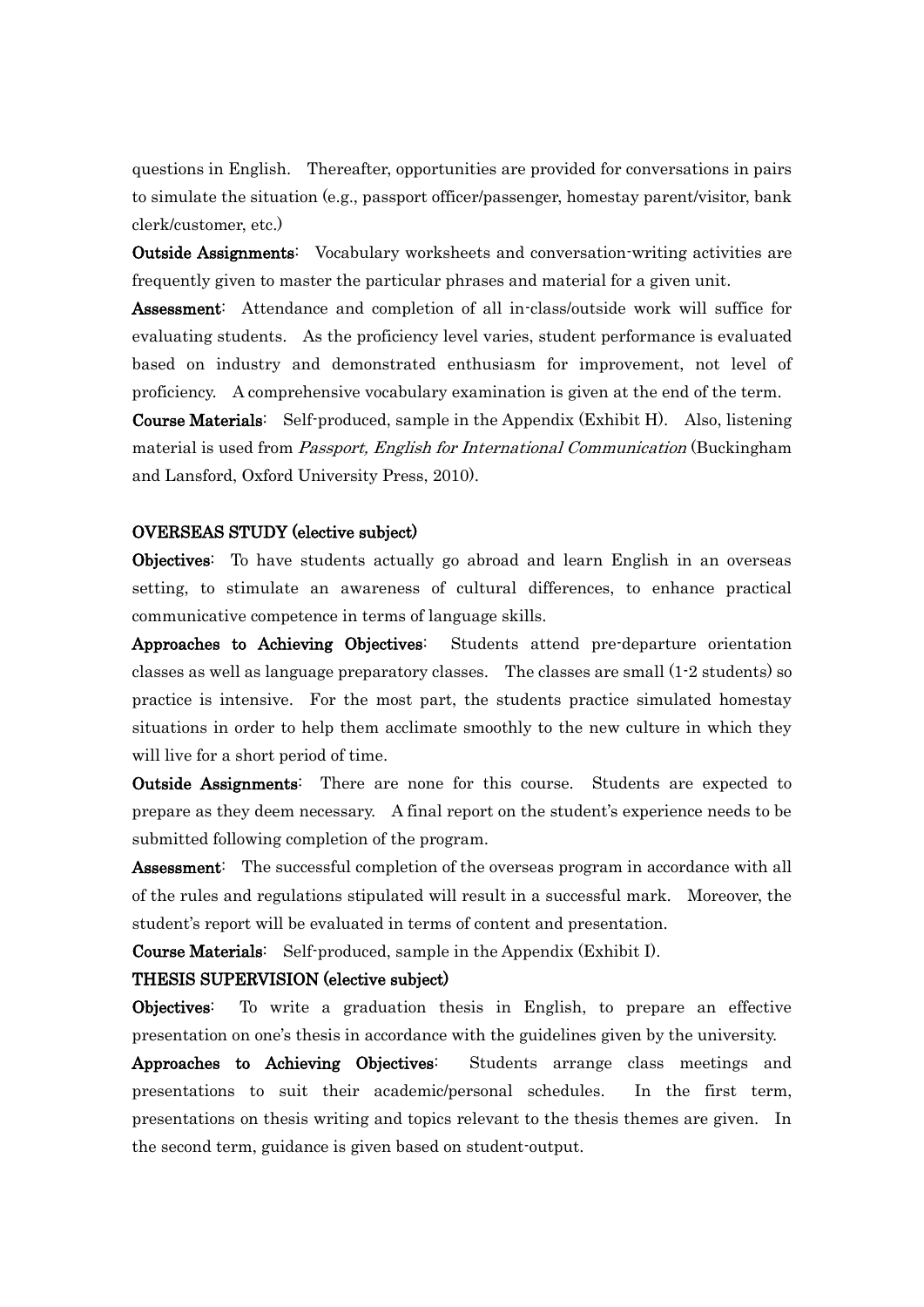## Outside Assignments: Writing of the theses.

Assessment: Evaluation is based on the quality of the thesis and the final presentation (thesis defense), as well as comments provided on the thesis by the staff evaluator. Course Materials: Presentations based on Effective Thesis Writing ( )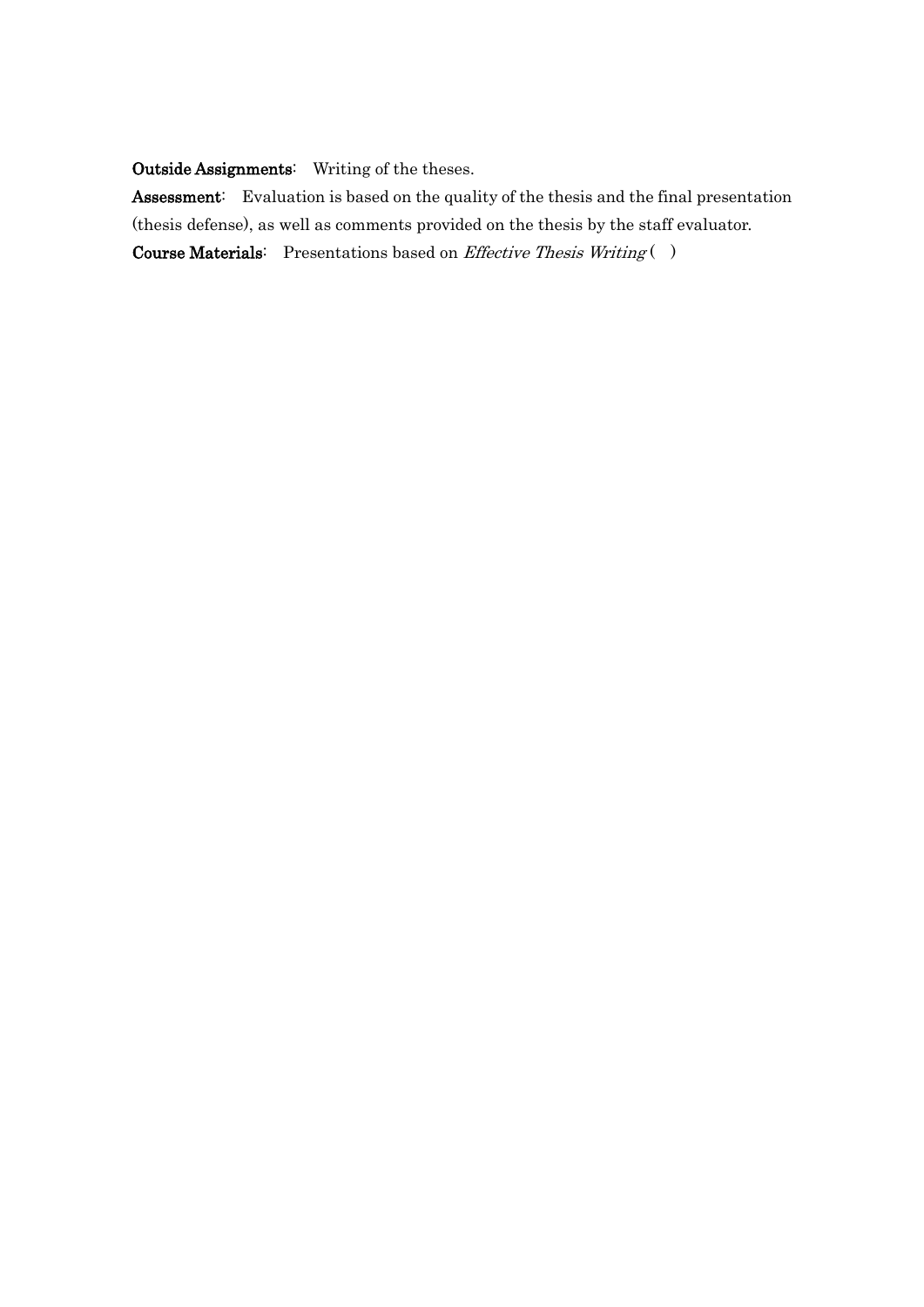#### Appendix, Exhibit A (基礎英語オーラルスキルズ)

(Review worksheet, Week 2, vocabulary review. Note that the conversations are presented in A/B form so that students can practice in a pair formation.)

## ACTIVITY OBJECTIVES:

- 1. To review vocabulary learned during the previous lessons.
- 2. To practice practical conversation with a partner.
- 3. To exercise reading, listening, and speaking skills.

#### PROCEDURE:

1. Each student is given a worksheet. He/She can work with a partner to complete the blanks, but

the two are not allowed to use a dictionary.

- 2. Answers are given and explained.
- 3. Students practice in an A-B, then a B-A configuration (orally).

4. Without looking at the sheet, the instructor takes the role of A or B and practices with a student

to assure mastery of the patterns/sentences/vocabulary.

|    |          | <b>DIRECTIONS:</b> Finish these sentences.                             |
|----|----------|------------------------------------------------------------------------|
|    |          | 1. A: Where do you come from?                                          |
|    |          | B: I am from Ibaraki (P<br>).                                          |
|    |          | 2. A: You look thin.                                                   |
|    |          | B: No. I (p $(0)$ ) 4 kilograms last month. I had better go on a       |
|    |          | diet. I want to $(1 \t\t\t)$ $(w \t\t)$ before Christmas.              |
|    |          | $)$ ?<br>3. A: What is your $(m)$                                      |
|    | $\rm B:$ | International relations. What about you?                               |
|    |          | $\ln$ (b)<br>A: I am (m)<br>) and $(i$<br>).                           |
|    |          | $)$ live?<br>4. A: Where do your $(r$                                  |
|    | $\rm B:$ | My uncle, aunt, cousins, and grandparents all live in France. They are |
|    |          | (F)<br>). My $(a$<br>) were French, too.                               |
|    |          | 5. A: Are you Vietnamese?                                              |
|    |          | $)$ ?<br>B: Uh, huh. How about you? What is your (n                    |
| 6. |          | A: Do you live in Tsukuba now?                                         |
|    |          | $B$ : Uh, uh. I (m<br>) to Toride two weeks ago.                       |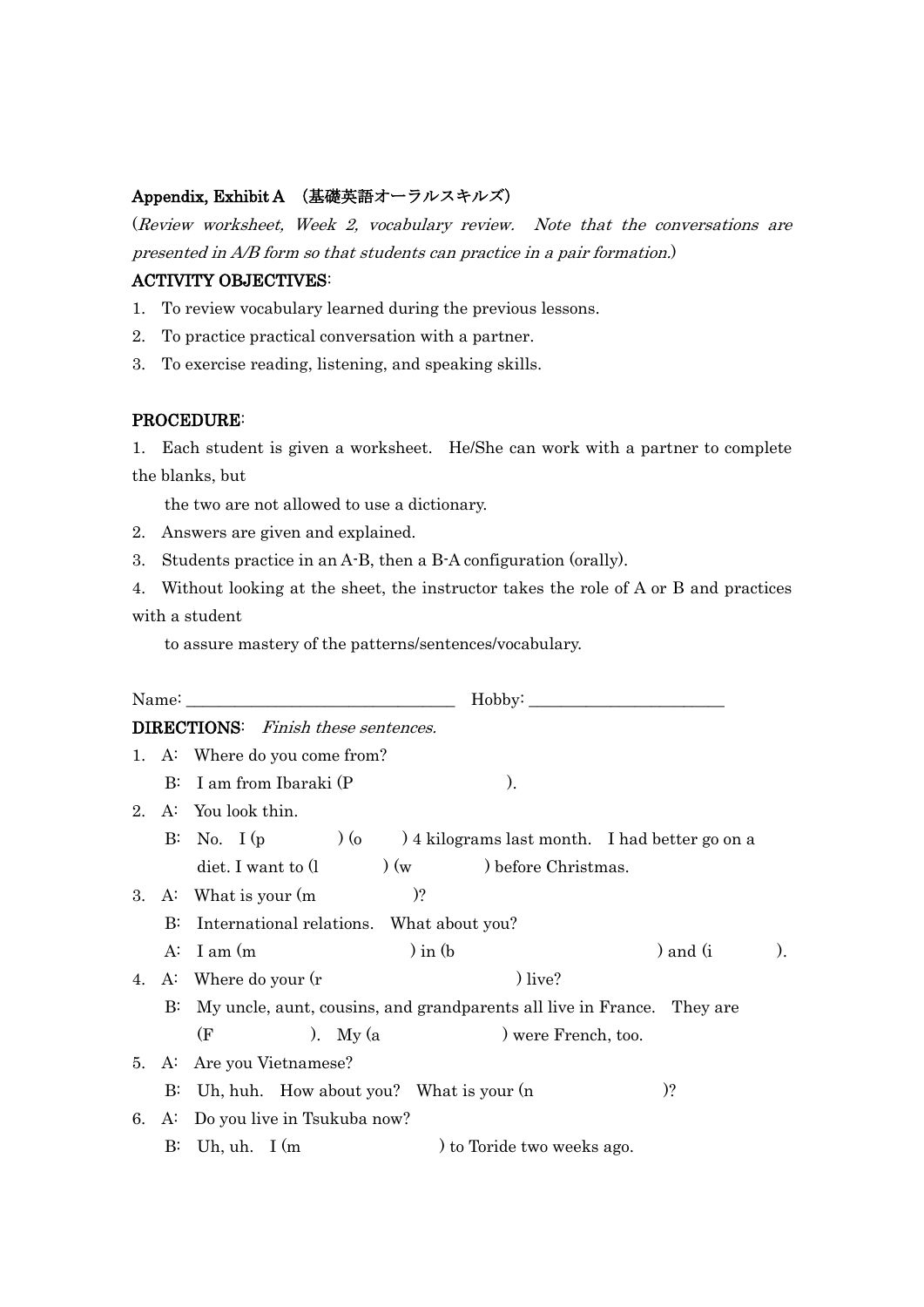| Do you have (a<br>$)$ pets?<br>7.<br>A:                                             |
|-------------------------------------------------------------------------------------|
| Just one, a turtle. Do you have (<br>) pet?<br>$\rm B$                              |
| Are you going to eat at Shakey's today?<br>A:<br>8.                                 |
| Uh, uh. I'm going to have lunch in the cafeteria. Shakey's is too<br>$\mathbf{B}$ : |
| (e)<br>) for me. I have just $\text{\textsterling}500$ on me.                       |
| How do you (s)<br>) 暗記する in English?<br>A:<br>9.                                    |
| $B$ :<br>暗記する means "learn by heart" in English.                                    |
| 10.A<br>I'm really tired.                                                           |
| The (s)<br>(h)<br>$B$ :<br>).<br>Why don't we get some coffee before the lesson?    |
| Nice to meet you. I am Professor John Davis.<br>11.A                                |
| I'm glad to meet you, too. What should I (c)<br>) you? John? Mr. Davis?<br>$B$ :    |
| Professor Davis?                                                                    |
| Is this a photograph of your daughter?<br>12. A:                                    |
| She is my $(n)$<br>), my brother's daughter.<br>$\rm B$<br>Uh, uh.                  |
| $A$ :<br>Who is this boy standing next to her?                                      |
| That is her brother, my (n<br>).<br>$B$ :                                           |
| 13.A<br>I would like to meet your parents.                                          |
| They are standing over there. I will (i)<br>) you to them.<br>$\rm B$ :             |
| 14. A: Hi, Bob. How is $($<br>) going?                                              |
| Not bad. How are you doing?<br>$\rm B$ :                                            |
| ) the vocabulary for the test tomorrow?<br>15. A: Did you $(m)$                     |
| Uh, huh. I studied for several hours last night.<br>$B$ :                           |
| I love the cafeteria at Tsukuba Gakuin University.<br>16.<br>A;                     |
| (a)<br>) the food there.<br>Me, too. I am $(c)$<br>B:                               |
| Do you have a class in third (p<br>$)$ today?<br>17.<br>A:                          |
| Uh, uh. My lessons finished at 12:10.<br>$\rm B$ :                                  |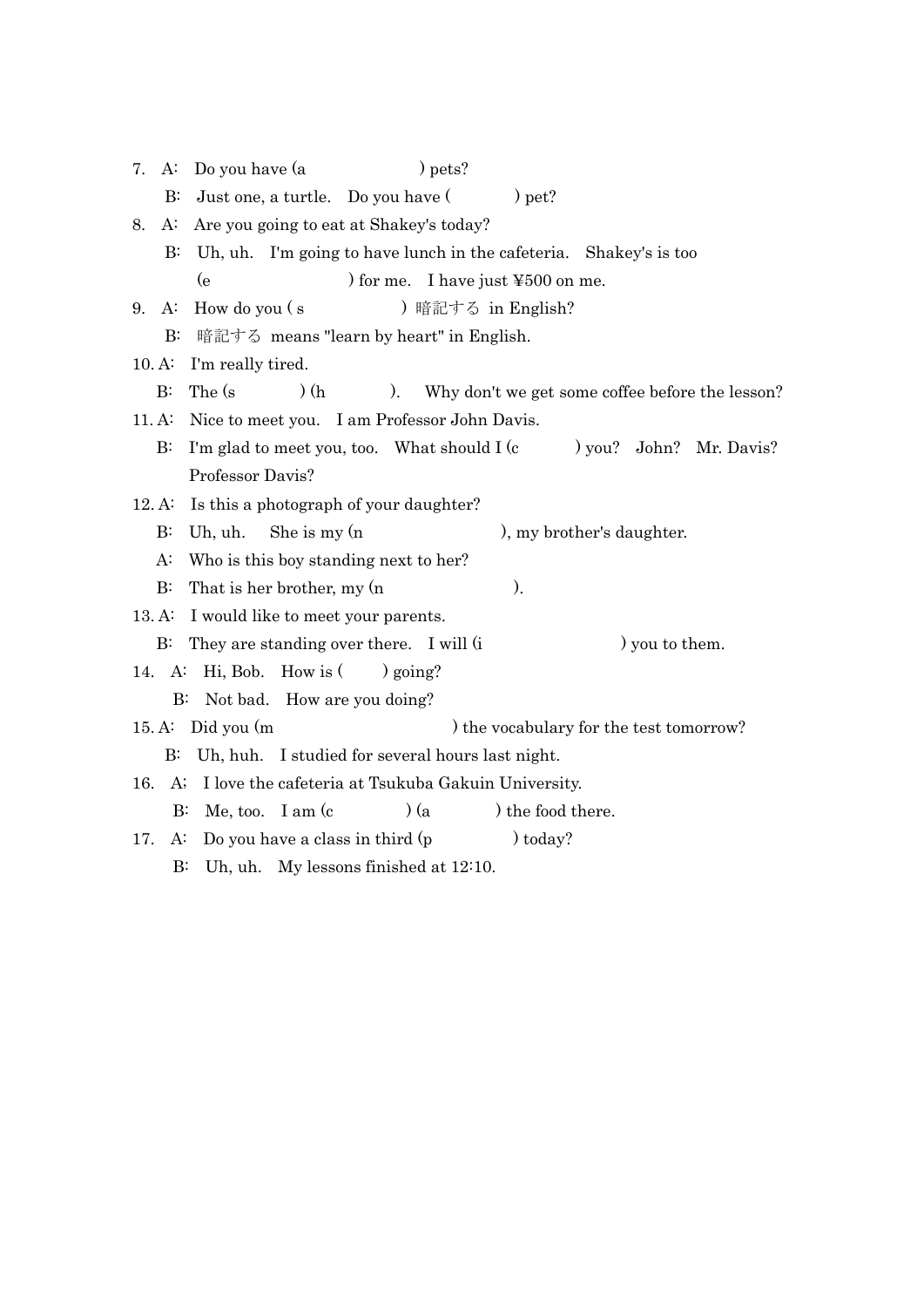## Appendix, Exhibit B (基礎英語リディング)

## ACTIVITY OBJECTIVES:

- 1. To read a long passage quickly and determine the answers from the context.
- 2. To practice putting irregular verbs into the past tense form.
- 3. To exercise the four skills (i.e., reading, listening, writing, speaking).
- 4. To become acquainted with the lifestyle of the instructor.

## PROCEDURE:

1. Each student is given a worksheet, face down. Once all students have the sheet, they are told

to begin working.

- 2. When three students have completed the worksheet, the answers are checked.
- 3. Students read the completed sheet once more.
- 4. Without looking at the sheet, students re-tell the story to the teacher orally. (Relating an

experience or incident.)

## Mr. Juppe's KVA Experience

Name:

**DIRECTIONS:** Use the word box below. Write the words in the correct form  $(\# \pm \#)$ . You may use a word ONLY ONCE. Also, you will not need one of these words.

#### WORD BOX

| want | sleep | be    | spend |
|------|-------|-------|-------|
| walk | get   | meet  | eat   |
| take | ride  | drink | have  |
| buy  | speak | wake  | fall  |

Last Saturday, Mr. Juppe \_\_\_\_\_\_\_\_ up at 6:00. He \_\_\_\_\_\_\_ two cups of coffee and then his bicycle to Shinokachimachi Station. After that, he \_\_\_\_\_\_\_\_\_\_ a train to Tsukuba. From Tsukuba Station, he \_\_\_\_\_\_\_\_\_\_\_\_\_ to the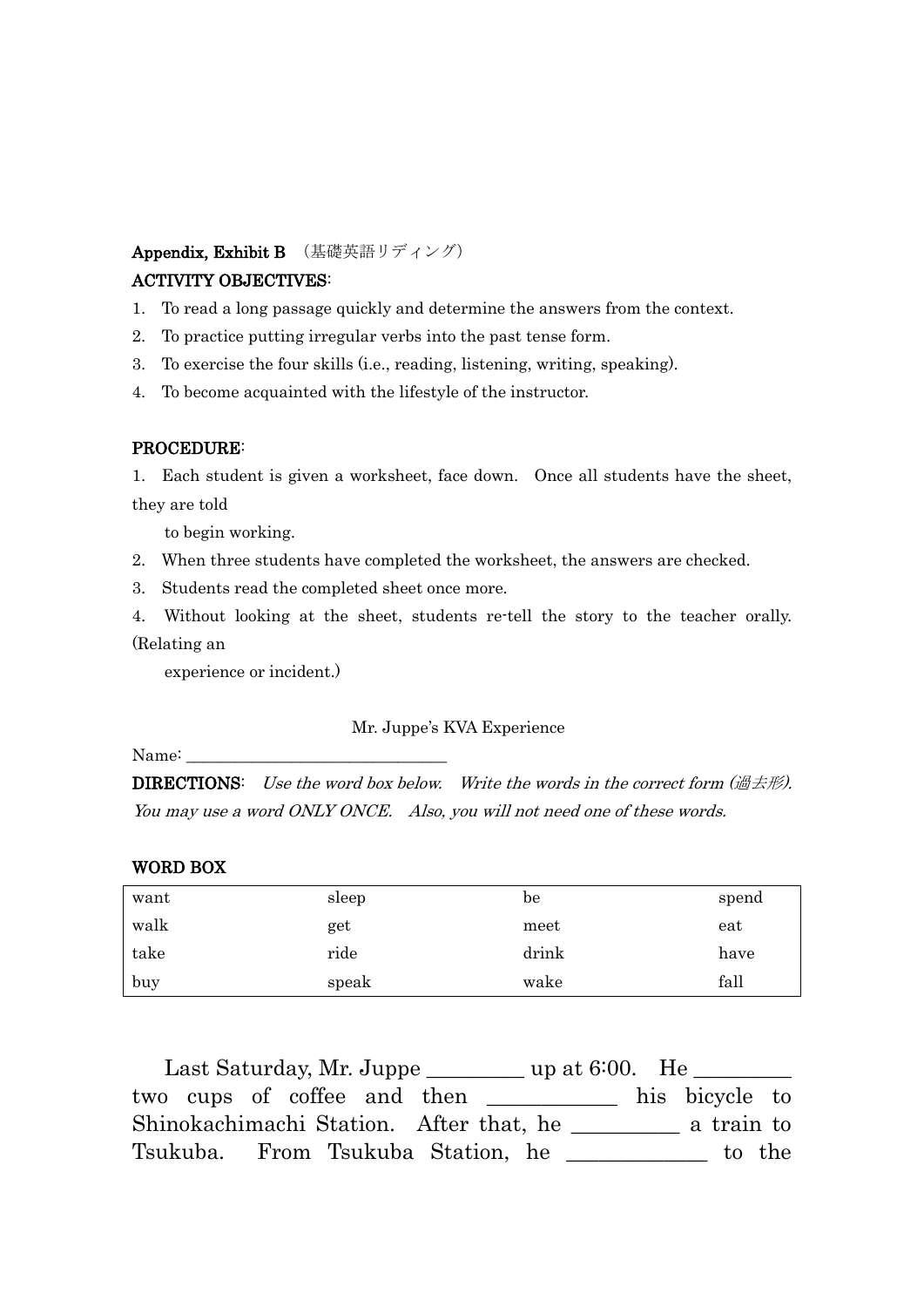Tsukuba Gakuin University campus. It took about ten minutes.

 He \_\_\_\_\_\_\_\_ to work all day on the English speech contest. It \_\_\_\_\_\_\_\_\_\_\_\_ a hard day. He \_\_\_\_\_\_\_\_\_\_\_\_\_\_\_\_\_\_\_\_\_\_\_\_ fried potatoes, but he did not have time to visit any of the other food stands. He \_\_\_\_\_\_\_\_\_\_\_\_\_\_\_\_ to buy many different kinds of food.

 On Sunday, he \_\_\_\_\_\_\_\_\_\_\_ the day in the room for OB and OG students. He \_\_\_\_\_\_\_ many people who had graduated from this university. He \_\_\_\_\_\_\_\_\_\_\_\_\_ with lots of ex-students. Also, he \_\_\_\_\_\_\_\_\_\_\_\_\_ many snacks in that room. He enjoyed himself very much.

 He was very tired when he \_\_\_\_\_\_\_\_\_ home. He **Example 2** as lease pearly that night.

#### PART II. YOUR KVA EXPERIENCE

 Write about your experiences at the university festival. If you did not attend the festival,

then write about your weekend. Be sure to use the past tense  $(\mathbb{H} \pm \mathbb{H})$ .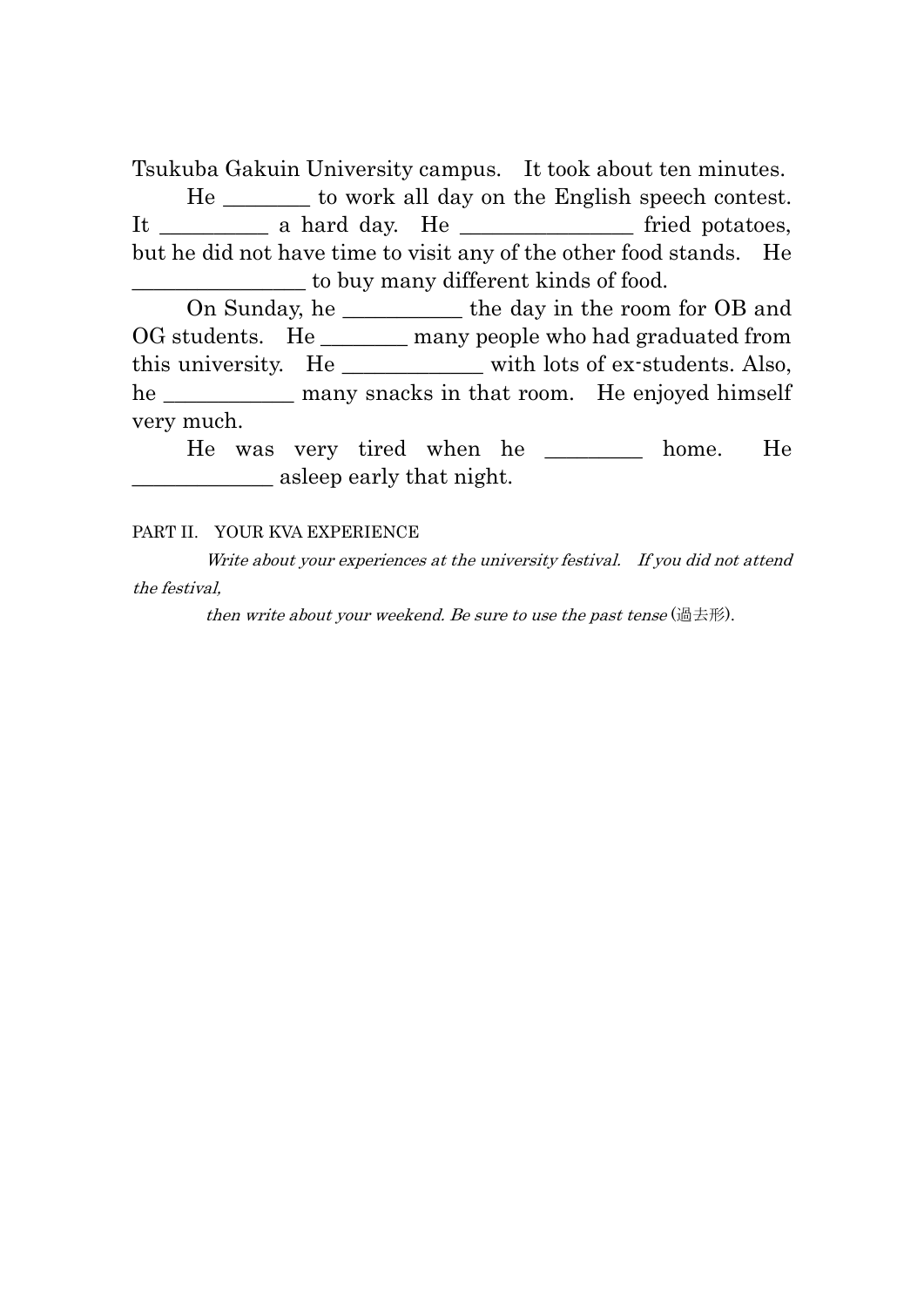## Appendix, Exhibit C (初級ライティング) OBJECTIVES:

1. To review basic sentence patterns learned at the upper secondary level. (Here, the past/past

progressive/present perfect tenses. Also, to distinguish between the use of since/for/ago.)

2. To read through data and create a suitable topic sentence to head the paragraph.

3. To use modal sentences to express their opinions on easy topics.

#### PROCEDURE:

1. Each student is given a copy of this worksheet. After completing it, the answers are checked.

2. Small groups of four are created. Students share their responses for Part II. Then, one ideal

response is selected and read to the entire class (from each group).

3. The topic sentences are then confirmed for Part III.

#### EXTENSION ACTIVITY:

1. Students write paragraphs for homework on similar topics.

#### WORKSHEET

PART I. REVIEW

Fill in the blanks to finish the sentences.

- 1. Mr. Juppe is on the phone. He has been on the phone \_\_\_\_\_\_\_\_\_\_ half past five.
- 2. Mr. Juppe has a broken rib. It has been broken \_\_\_\_\_\_\_\_\_\_\_ two weeks already.
- 3. A: I am learning German now. How about you?
	- B: Me, too. I have \_\_\_\_\_\_\_\_\_\_\_\_\_\_\_\_\_\_\_\_\_ German \_\_\_\_\_\_\_\_\_\_\_ a year and a half.
- 4. A: I moved to Tsukuba in 2012.
	- B: So you have \_\_\_\_\_\_\_\_\_\_\_\_\_\_ in Tsukuba \_\_\_\_\_\_\_\_\_\_ about five years.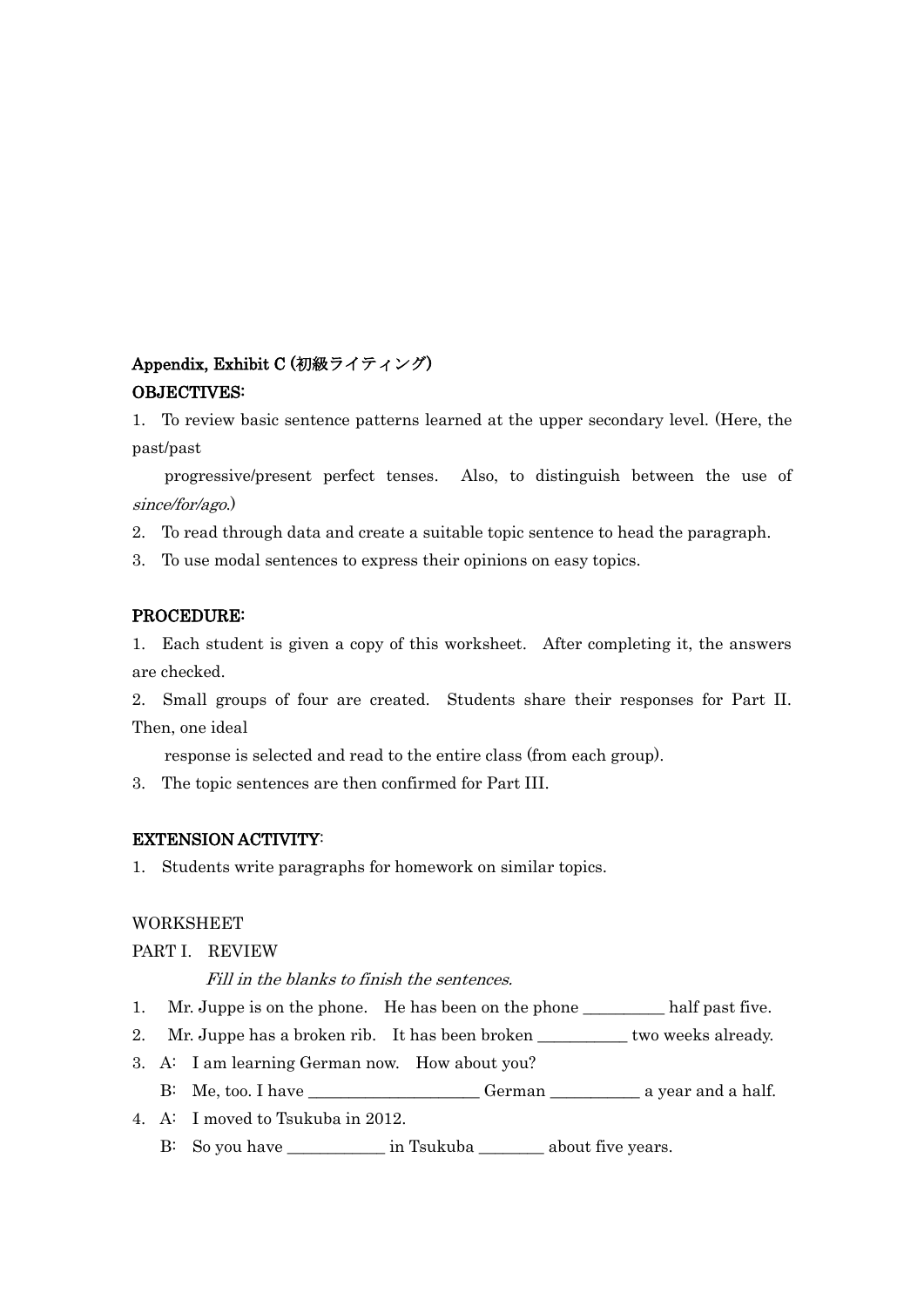- 5. A: You play the bass! That is so cool!
	- B: I have the bass I was 16 years old.
- 6. A: When did you first meet Professor Ehara?
	- B: I met him 19 years ago. We have \_\_\_\_\_\_\_\_\_\_\_ each other since \_\_\_\_\_\_\_\_\_\_\_\_\_.
- 7. A: The weather good yesterday. It rained on and off.
	- B: And it is raining today, too. The weather bad bad bad Monday.
- 8. A: Bob lives in Tokyo now, but he \_\_\_\_\_\_\_\_\_\_\_\_\_\_\_ in Austria from 1984-1986.
	- B: Really? How long \_\_\_\_\_\_\_\_\_\_\_\_\_\_\_\_\_\_\_\_\_\_\_\_\_ in Tokyo?
	- A: 2015. He lived in Chiba Prefecture before that.
- 9. A: I was in Yokohama last night.
	- B: Really? I \_\_\_\_\_\_\_\_\_\_\_\_\_\_ there just once or twice in my life.
- 10. A: Have you started your new part-time job at Burger King?
	- B: Uh, huh, I \_\_\_\_\_\_\_\_\_\_\_\_\_\_\_\_\_\_\_\_\_ it three weeks ago.

#### PART II. WRITE

- 1. What did you do on Sea Day? a.
	- b.
- 2. What were you doing at 9:45 in the evening last night?
- 3. What are you going to do this Sunday?
- 4. This summer, I ought to \_\_\_\_\_\_\_\_\_\_\_\_\_\_\_\_\_\_\_\_\_\_\_\_\_\_\_\_\_\_\_\_\_\_\_\_\_\_\_\_\_\_\_\_\_\_\_\_\_. (EXPLAIN/REASON)\_\_\_\_\_\_\_\_\_\_\_\_\_\_\_\_\_\_\_\_\_\_\_\_\_\_\_\_\_\_\_\_\_\_\_\_\_\_\_\_\_\_\_\_\_\_\_\_\_\_\_\_\_. This summer, \_\_\_\_\_\_\_\_\_\_\_\_\_\_\_ should \_\_\_\_\_\_\_\_\_\_\_\_\_\_\_\_\_\_\_\_\_\_\_\_\_\_\_\_\_\_\_\_\_\_\_\_. (EXPLAIN/REASON)

#### PART III. FINDING THE TOPIC SENTENCE

#### Paragraph A

Support sentences (data)

- 1. Bob means "bright and famous."
- 2. In 1950, it was the third most popular name in the United States for newborn babies.
- 3. In 1960, it was the most popular name.
- 4. In 1984, it was the 17th most popular name.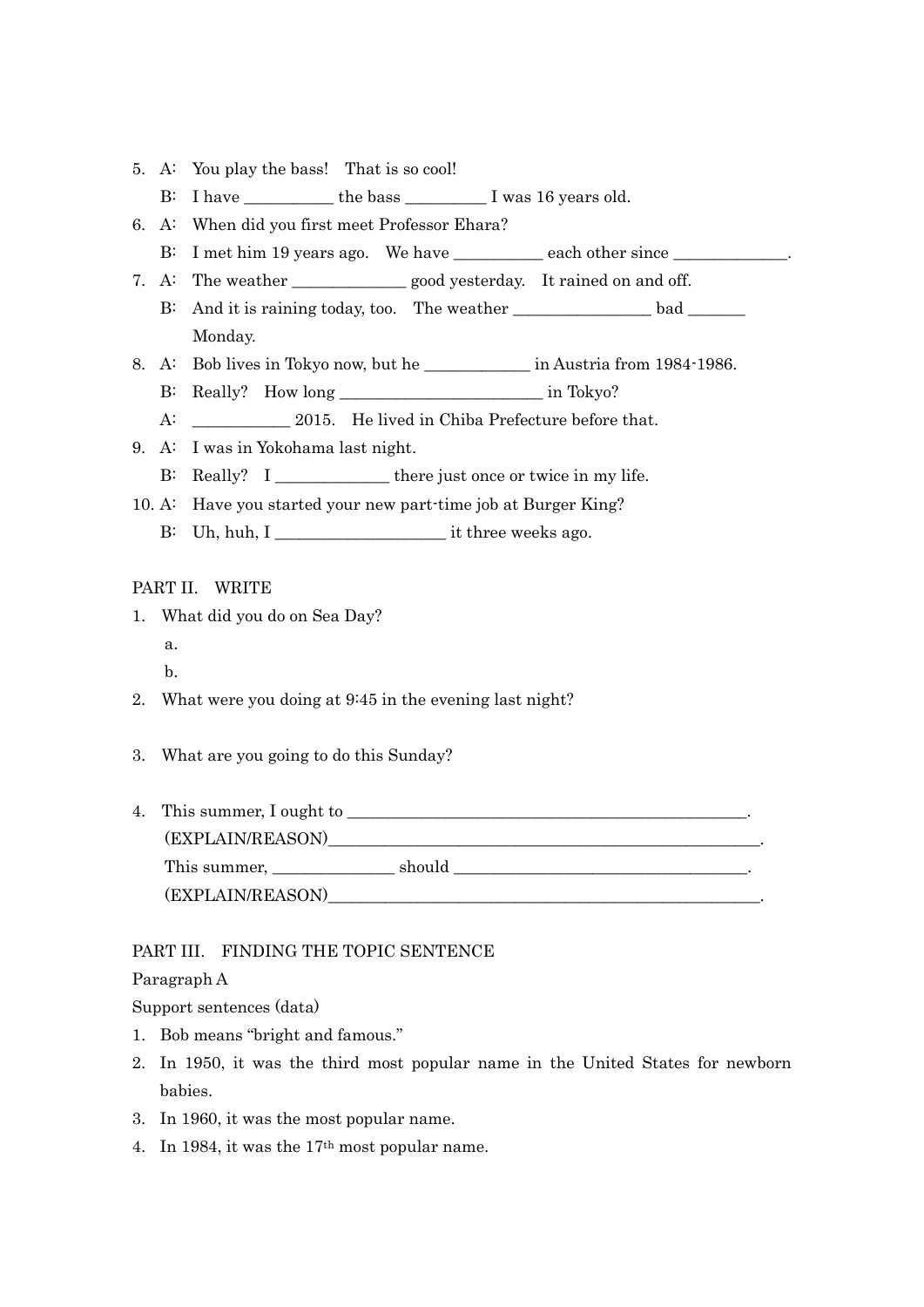- 5. In 2015, it is not even among the top 50 popular names.
- 6. American people trust men named Bob, according to a recent survey.
- 7. However, there has never been a President named Bob.
- 8. In literature, there is no great character named Bob. This is a mystery.
- 9. Another mystery is this: No one knows why Robert was shortened to Bob.

TOPIC SENTENCE: The name "Bob" has an \_\_\_\_\_\_\_\_\_\_\_\_\_\_\_\_ history in the United States.

#### Paragraph B

Support sentences (data)

- 1. At 6:07 a.m., I get on the Chiyoda Line. There are many people in it already. It is crowded.
- 2. I get off at Otemachi. I run to the bus platform. If there are too many people, I have to wait 40 minutes. Only 42 people can get on the bus at 6:20. The next bus leaves at 7:00.
- 3. If there are a lot of cars on the road, it will take me two hours to get to Tsukuba.
- 4. If I catch the bus at 7:00 and it takes two hours, I will be late for first period.
- 5. Mentally and physically, I am often worn out when I arrive at university in the morning.

TOPIC SENTENCE: Going to university during rush hour is t\_\_\_\_\_\_\_\_\_\_ and unp\_\_\_\_\_\_\_\_\_\_\_\_.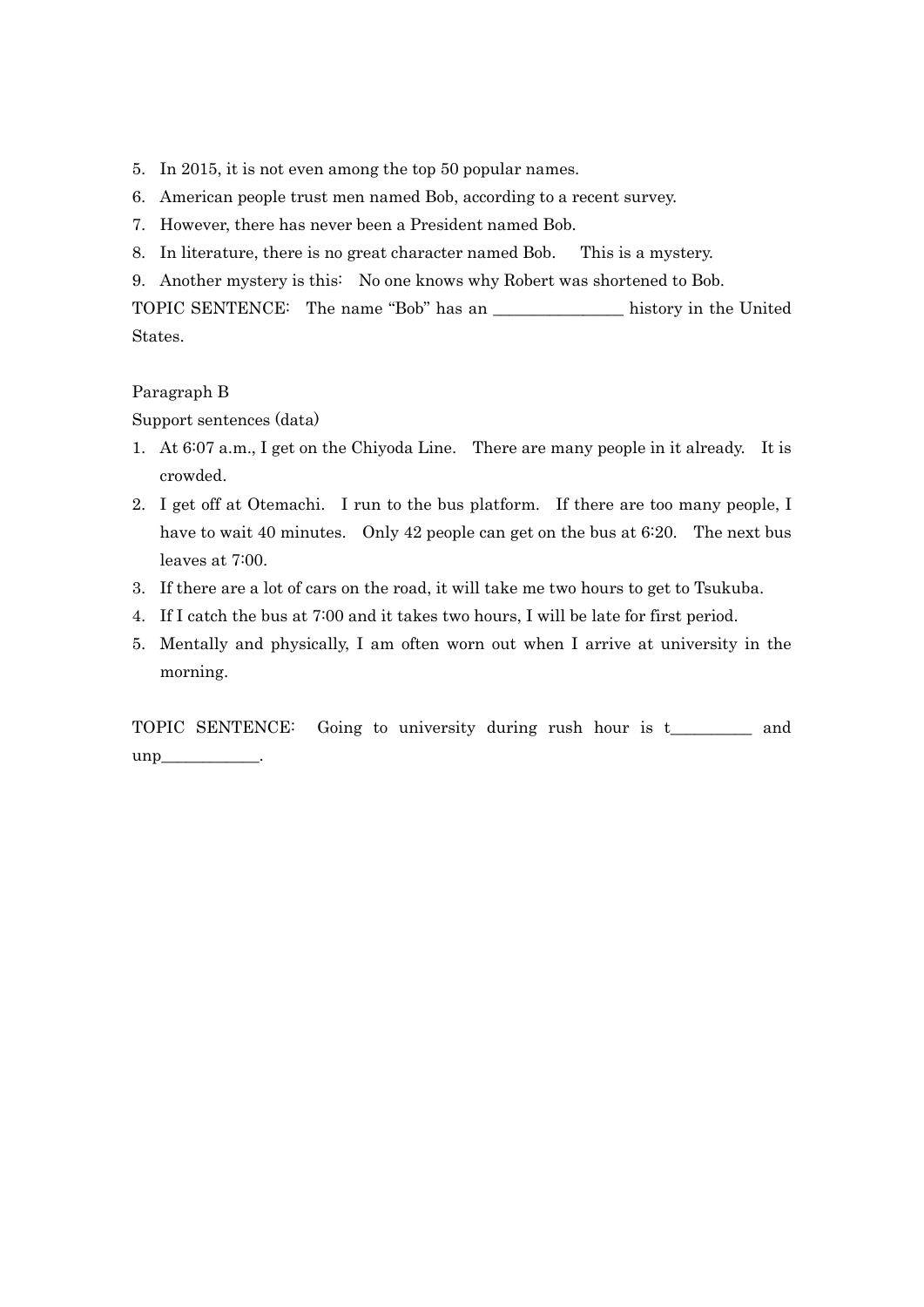## Appendix, Exhibit D (中級ライティング) ACTIVITY OBJECTIVES:

1. To have students understand the difference between organizing a paragraph supported by

reasons vs. a paragraph organized in time sequence.

2. To have the students write a cohesive paragraph based on time sequence.

#### PROCEDURE:

- 1. Distribute homework papers and discuss the answers.
- 2. Review the second paragraph (also done for homework). Check the students' topic sentences

with the correct answer.

- 3. Write for 20-30 minutes.
- 4. Exchange papers with a peer and review for mistakes/offer suggestions.
- 5. Edit writing and submit it to the teacher for evaluation.

#### ORGANIZING A PARAGRAPH BY TIME

Last week, we looked at this paragraph, which was supported by reasons: TOPIC SENTENCE: Patrick is the busiest guy I know.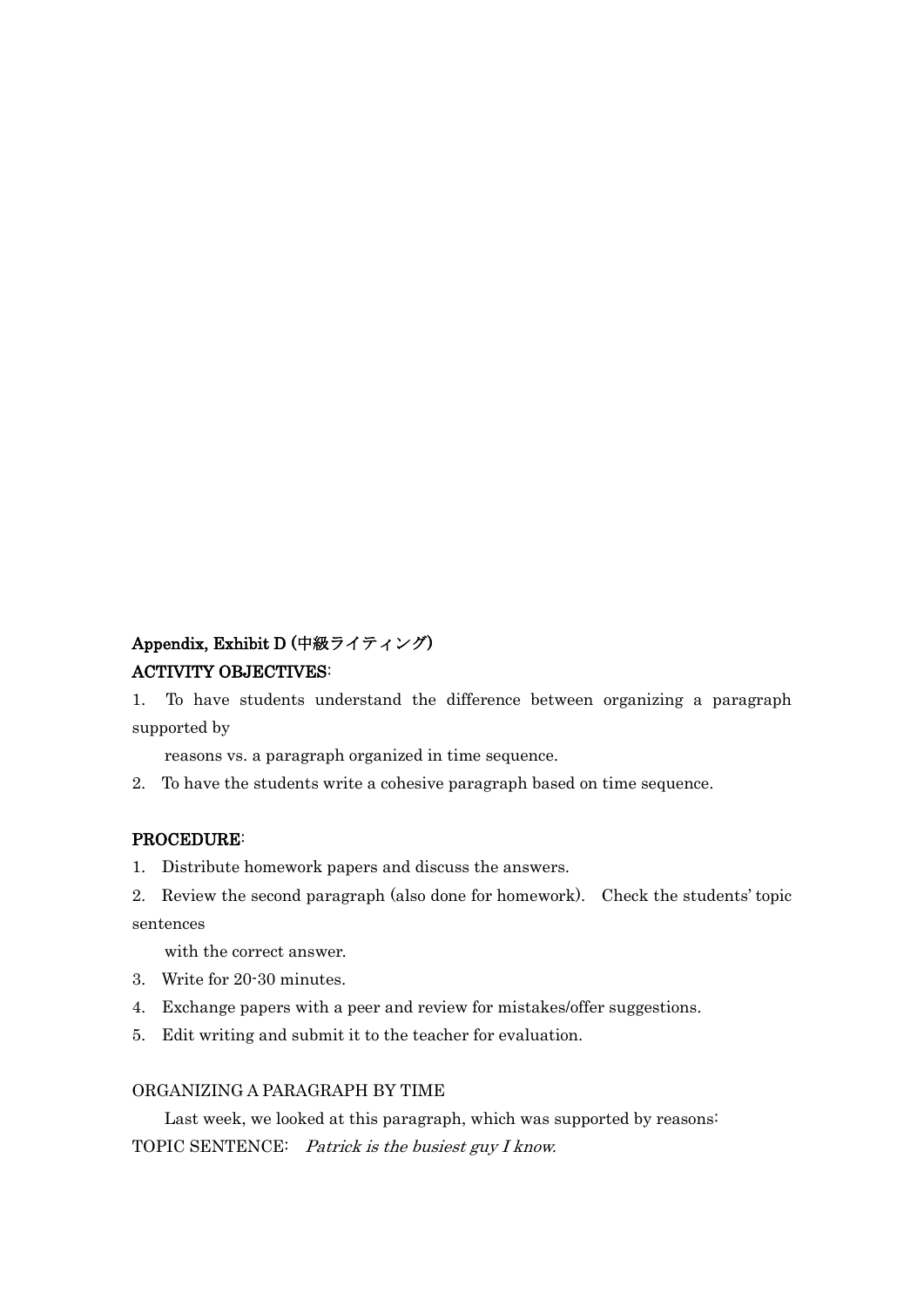- 1) He wakes up every morning to grade essays for his writing class.
- 2) Every day at 5:00, he rushes to Shinjuku to teach a group of business executives.
- 3) On weekends, he is a coach for his son's soccer club.
- 4) He attends PTA meetings one night a week at the local elementary school.

CONCLUSION: I don't know anybody busier than Patrick.

 Now let's look at a paragraph organized by time. It is a little different. It does not use reasons; instead, it flows by time.

 My first winter camping experience did not go too well. Scott, Todd, and I spent two days hiking during the end of December in the mountains of lower New York State. The first afternoon was warm and sunny, so there was a lot of slush on the ground. All of us were hiking in sneakers, so the slush made our feet wet. We thought it was fun walking through the watery snow. By five, however, the sun had gone down and the temperature had fallen from about eight degrees to about minus five. Moreover, the wind got stronger as night fell. Each camper's feet became like blocks of ice. We rushed to put up the tent. Because Todd had brought his summer tent by mistake, however, we nearly died that windy night. The next morning, we discovered that we could not cook breakfast because Scott had forgotten to bring fuel for his camp stove. Shivering, we quickly packed our tent and sleeping bags, hiked eight kilometers to a road, and phoned Scott's dad. Our trip ended just 21 hours after it had started. We all learned an important lesson: We would need to prepare better for our next winter camping trip.

#### **OUTLINE**

TOPIC SENTENCE: Our camping trip did not go well. (Support with a story.)

- 1) Early in the afternoon; sunny, not so cold, slushy.
- 2) Late in the afternoon; it became very cold. Our feet got cold.
- 3) At night, we slept in a summer tent. It was not strong enough.
- 4) In the morning, we could not eat breakfast. Scott had forgotten his stove fuel.
- 5) We packed quickly and left.
- CONCLUSION: We should have prepared better.

#### PART II. WRITE!

#### Using one of these topics, write a paragraph in time order.

- 1. I had a terrible day the other day.
- 2. A funny thing happened to me the other day.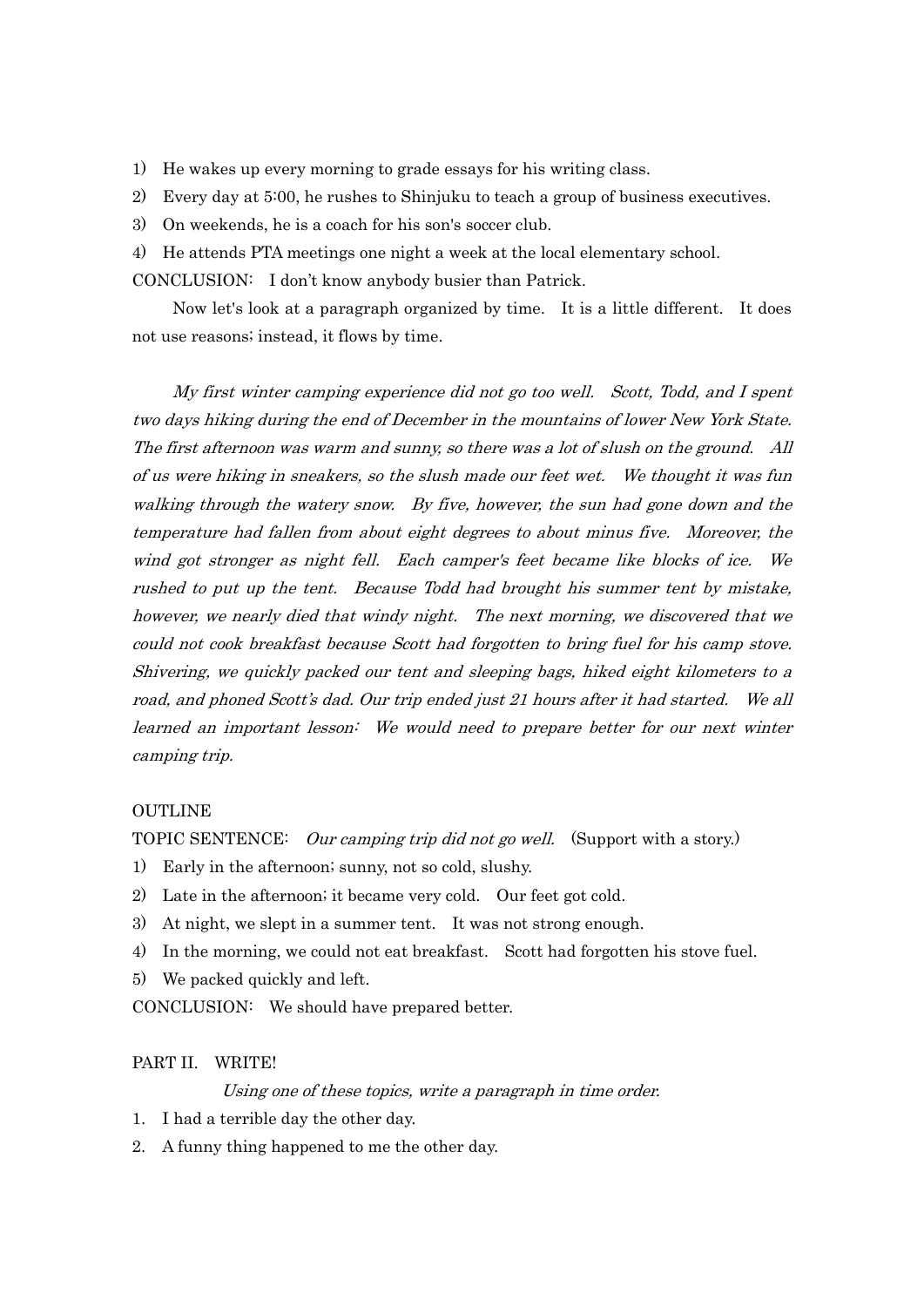- 3. \_\_\_\_\_\_\_\_\_\_\_\_\_ was the worst/best day of my life.
- 4. I had a terrific holiday in \_\_\_\_\_\_\_\_\_\_\_\_\_\_\_\_.

## Appendix, Exhibit E (ディスカッションス&プレゼンテーションスキル) ACTIVITY OBJECTIVES:

- 1. To make corrections in students' writing to improve their accuracy.
- 2. To read a statement and select the reason that supports the given opinion.
- 3. To reinforce students' understanding of how to agree/disagree in English.

#### PROCEDURE:

- 1. Each student is provided with a handout. He/She works on it for 20-30 minutes.
- 2. In a class configuration, each item is checked and reviewed.
- 3. Students complete the second part and the answers are checked.

#### (WORKSHEET)

#### PART I. EDITING

1. My friend is Vu. He went to gifu prefecture for internship. He stay one week there.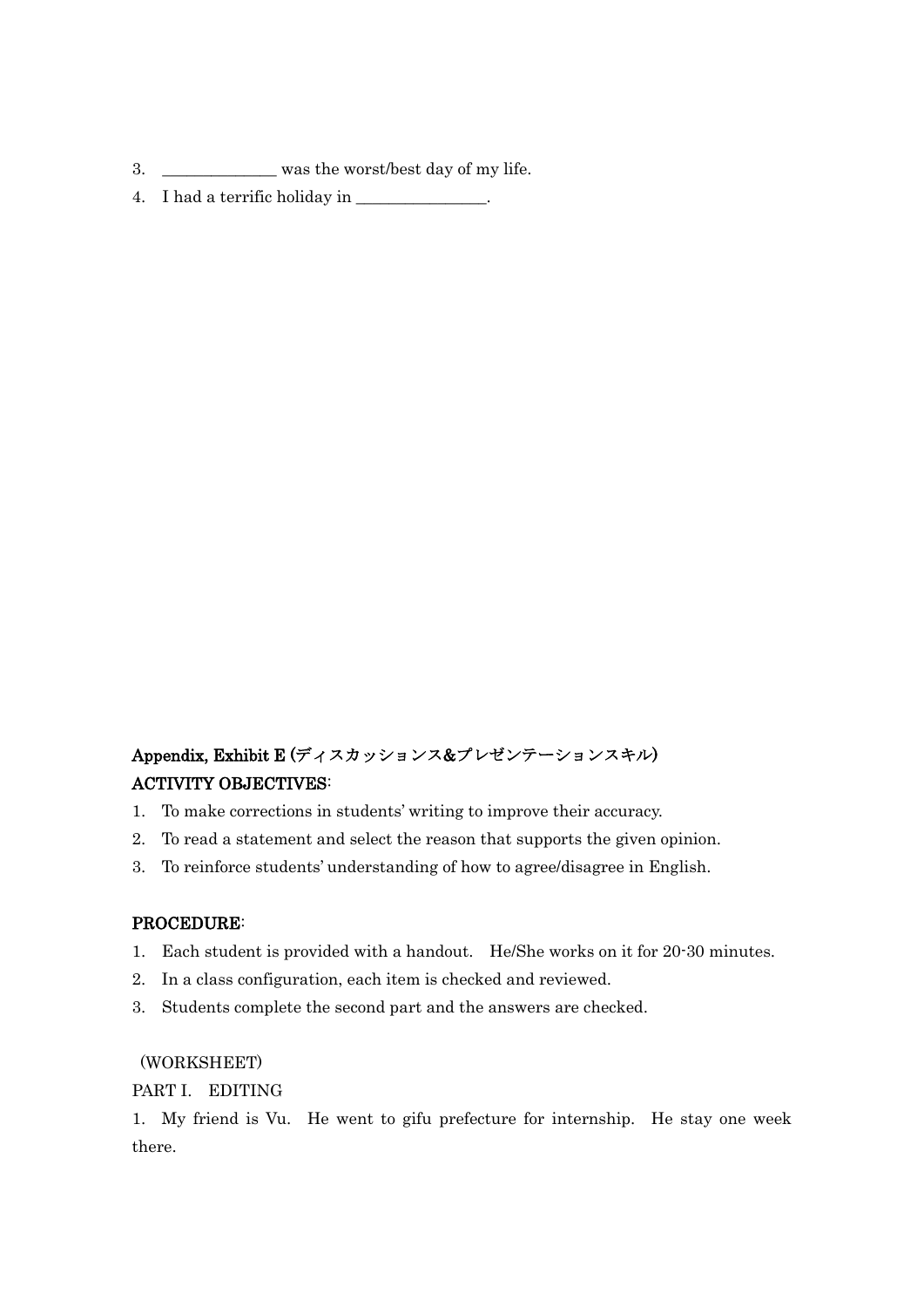BETTER: My partner was Vu. He went to  $($ )  $($ ) for  $($ ) internship.

He (s ) there ( ) one week.

2. On summer vacation, Rajan came back to his country.

BETTER: () summer vacation, Rajan () back to his country.

3. In jixi, He and his's family are shopping and eat. He go to sacrifice. He go to my old home.

BETTER: In  $($  ),  $($  ) and  $($  ) family  $(w$  ) shopping and  $(a$  ). He

 $(w \rightarrow t_0$  ( ) sacrifice. He  $(w \rightarrow t_0$  (h ) old home.

4. He went to sea in Oarai in last mouth. with a friends.

BETTER: He went to  $($  ) sea in Oarai last  $(m)$  with a  $(f)$ .

5. He ate seafood and spend money 1.0000 yen. He almost part-time job after that. BETTER: He ate seafood and  $(s \t)$  ( ) yen. He almost  $(a \t)$ 

 $(w \t)$ 

 $(a \cap (h)$  part-time job after that.

6. He's persevering in his part-time job by a Chinese noodle shop.

BETTER: He's persevering in his part-time job () a Chinese noodle shop.

7. She bought a small shop in front of university library and sold goods. goods are sweet potato,

Peanuts and soft drinks etc.

BETTER: She ( ) a small shop in front of ( ) university library and sold goods.

 $(T \t)$  goods  $($  ) sweet  $($  ), peanuts, soft drinks, etc.

8. He met his parents and his friends, and they was very happy when saw he came back after 3

years he lived and learned at Japan.

BETTER: He met his parents and his friends, and they () happy when  $\left( \quad \right)$  saw that

He  $($   $)$   $($   $)$  back after  $(l \t )$  and  $(l \t )$  in Japan  $($   $)$  three years.

9. She work 100 km in the 5 days it is very fun

BETTER: She  $(w \t) 100 \text{ km in (f \t)} days.$  ( )  $($  ) very fun.

10. she is spend by 30 thousand only.

BETTER:  $( )$  (s ) only 30,000 yen.

```
11. He was going for internship. 
BETTER: He (d \t) ( ) internship. He (t \t) (p ) (i) ( ) internship.
```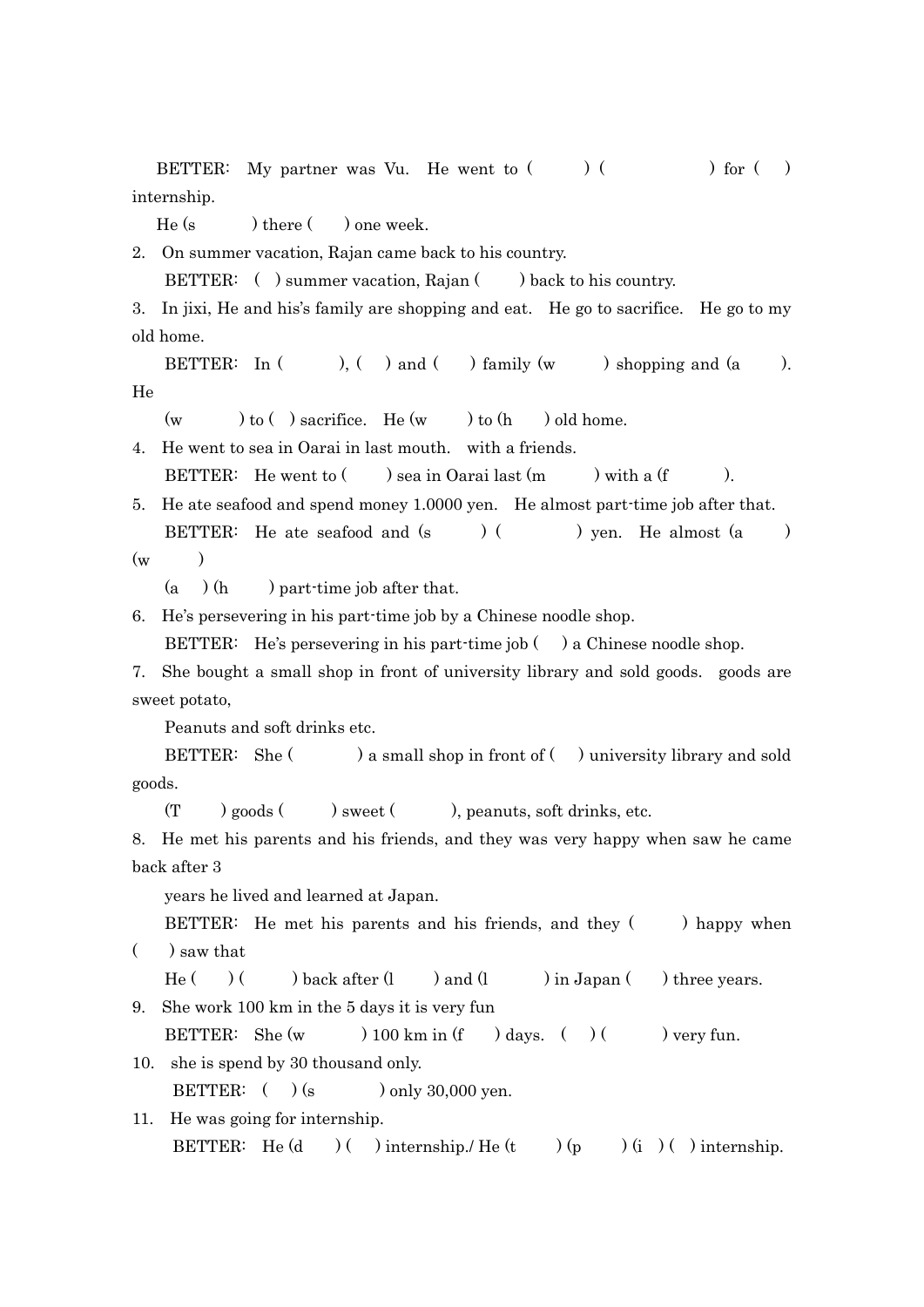12. Getting to Toky Hawaian is quite far from Tsukuba, but because he is with his friend, he is

happy.

BETTER: Getting to (F ) Hawaiian is quite ( ) from Tsukuba, but because he

- $(\ )$  with his friends, he  $(\ )$  happy.
- 13. He gathered with his friends and went to party. BETTER: He gathered with his friends and went to () party.
- 14. He love playing computer game.

BETTER: He  $($  ) playing computer  $(g \t)$ .

15. This summer, she went to Organic farm. Because, she must do assist farm. BETTER: This summer, she went to  $( \ )$   $( \ )$  farm because she  $(h \ )$  to

assist

 $(o)$   $(t)$  farm.

#### PART II. FIND THE CORRECT SUPPORT STATEMENT

- 1. A: The price of going to a movie should be ¥500 for college students.
	- B: That's what I think, too.
	- a. Young people can watch DVDs at home if they don't have enough money.
	- b. It is important to have inexpensive entertainment for young people.
- 2 A: Fast food restaurants ought to be abolished, in my opinion.
	- B: I don't think so.
	- a. The food they serve is inexpensive and delicious.
	- b. The products they serve are not good for a person's health.
- 3. A: Living in a small town would not be enjoyable.
	- B: That's not what I think.
	- a. The air is clean and there is less crime.
	- b. There is so much to do, such as shopping and dining out.
- 4. A: In my opinion, credit cards are very useful.
	- B: Absolutely.
	- a. It is too easy to spend more money than you really have.
	- b. You can buy things anywhere, anytime.
- 5. A: Traveling abroad is better than traveling in Japan.
	- B: I am not sure that I agree with you. If we travel domestically,
	- a. we do not have to change money at a bank or at the airport.
	- b. we can practice English or another foreign language that we have learned.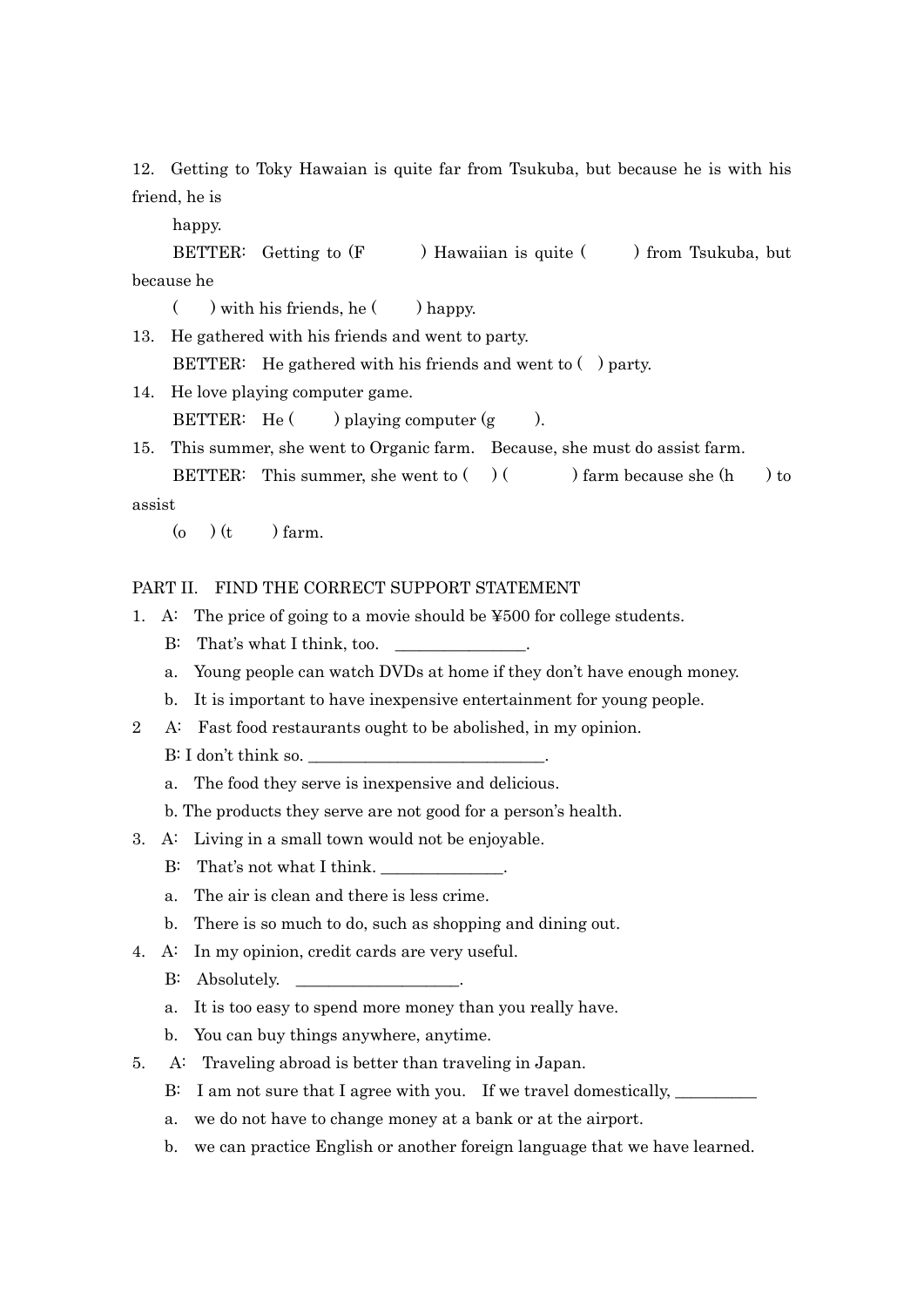- 6. A: Everyone should learn at least two foreign languages.
	- B: That's true.
	- a. By doing so, we can help to improve international relations.
	- b. English is a global language. It is a waste of time to learn another language.
- 7. A: The government should build dormitories for homeless people.
	- $\rm B: \quad I \text{ think so, too.}$
	- a. They should get jobs instead of free housing.
	- b. If they live outside, they may get sick or die.
- 8. A: All students should study for 30 minutes a day.
	- B: Actually, I think that \_\_\_\_\_\_\_\_\_\_\_\_\_\_\_\_\_\_\_\_\_\_\_\_\_.

 a. we can fight off Alzheimer's disease if we learn something for a short period of time daily.

 b. we do not have to study to learn something. We can learn things through our daily life.

- 9. A: In my opinions, zoos are cruel places.
	- B: I am not sure that I agree with you.
	- a. They are good places to learn about living creatures.
	- b. It is not good to keep them in small cages and spaces.
- 10. A: University students should have part-time jobs.
	- B: I agree with you.  $\qquad \qquad \_$
	- a. They can learn how to interact with different types of people.
	- b. It is better for them to concentrate on studying while they are at university.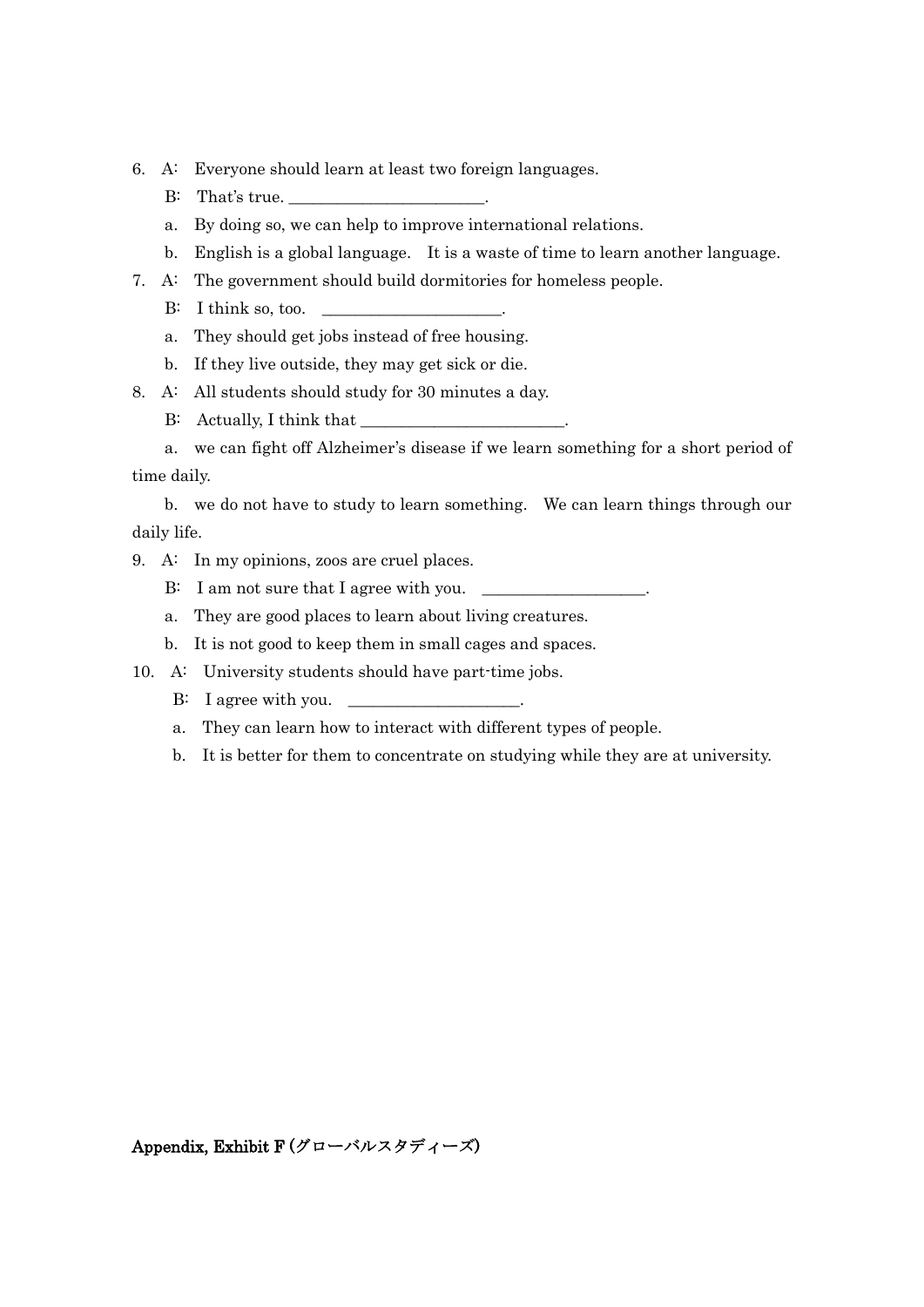NOTE: Though the basis for the article appearing this section came from a foreign newspaper, it was written by the instructor.

#### ACTIVITY OBJECTIVES:

1. To read and understand a newspaper article in English on an issue of contemporary importance.

2. To discuss the article in terms of content.

3. To practice giving opinions on topics related to the article.

4. To exchange opinions based on the structure/opinion given by one's partner (to prepare for

debate.)

5. To discuss guesses on material that will appear in the article prior to reading (preview stage).

#### PROCEDURE:

1. Students are given the article during the last five minutes of the lesson.

2. Working through the preview questions, students guess answers to the questions without reading

the article.

3. Students read the article outside of class.

4. In the next lesson, the students answer questions. They are then given a vocabulary sheet to

review words that were found in the article.

5. In the OPINION section, students complete open-ended sentences. After doing this, they form

small groups of four, discuss their answers, and choose one or two interesting responses to

share with the class.

6. In the last section, students work with a partner. They agree/disagree in accordance with their

own thoughts and opinions.

(SAMPLE UNIT: Reading, Vocabulary Review, Giving Opinion/Agree-Disagree sections)

RUNNING DRY: The Future Comes First to Cape Town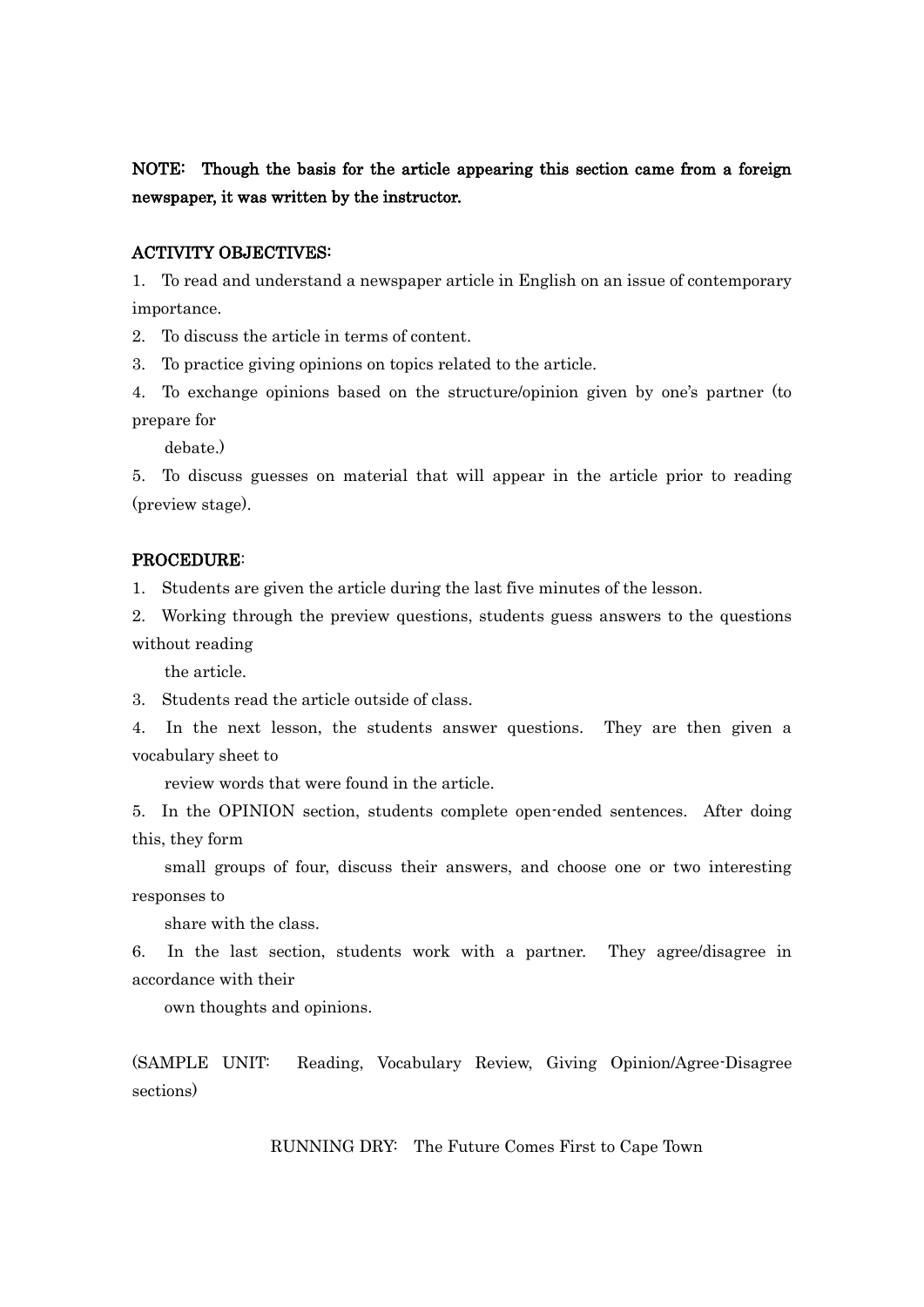Name:

#### PRE-READING

- 1. How many showers did you take last week?
- 2. When you take a shower, how long does it last?
- 3. When you fill your bathtub, how much water does it hold?
- 4. What problem has Cape Town been having the past six months?
- 5. What was scheduled to happen there on April 29, 2018?

#### READING

 In January and February each year, thousands and thousands of tourists come to Cape Town, this beautiful city at the bottom of the African continent. With its beautiful beaches, green countryside, and lovely climate, it is not only a good place for visitors, but for new residents. More than one million new people have come to live in Cape Town since 2000. These new residents, and the increased number of tourists, have stressed the city's resources. The biggest problem the city faces right now is a water shortage. As cities around the world grow, they should pay attention to Cape Town. It is an example of what might happen to other cities in the future.

 In December, 2017, the city's reservoirs were at 33% capacity. This means that the amount of water for the city was roughly 67% less than in previous years. Due to droughts and climate change, the city has enjoyed far less rainfall in the past two years than it had before. A poor rainy season means less water for the summer months, months in which there is little precipitation. After checking estimated rainfall and consumption rates, scientists came to the conclusion that by April 29, 2018, the reservoirs could decrease to 13.5% of their capacity. If this happens, then water taps will have to be turned off. Police and military officials will have to distribute water at 200 check-points around the city. Water rationing would become a daily reality for the people of Cape Town. Life would become very hard for residents there.

 Life is already difficult, however. Residents were restricted to 87 liters of water per day as of December and January. In February, this was reduced to 45 liters per person per day. If Day Zero is announced, then that amount will be lowered to about 23 liters per person. It takes about 80 liters of water to fill a bathtub, so one can imagine that this is not a lot of water for daily use.

 City officials have also recommended that people change their habits concerning water. First, showers should be no longer than two minutes. Second, people should not flush their toilets regularly. Third, instead of washing their hands, people are encouraged to use hand sanitizer to clean them. Fourth, people are encouraged to use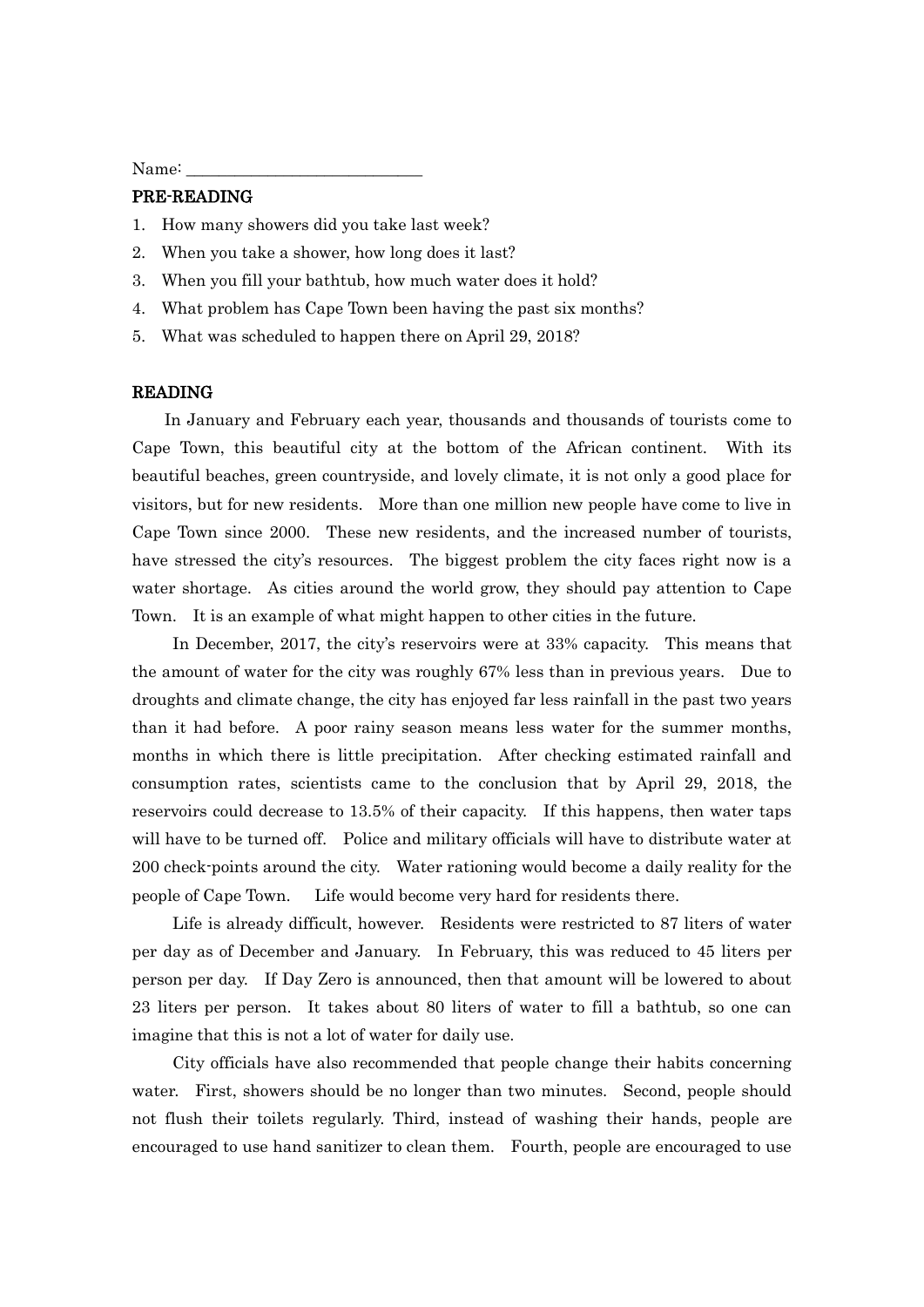buckets to catch the water that is used to wash food, brush one's teeth, and wash up in the sink in the morning or at night. This recycled water is then to be used to flush toilets. Fifth, people are encouraged to wear a shirt two or three times before washing it.

 The government has tried to help. It has been repairing old water pipes that might leak. It has been building desalination plants near the sea. A desalination plant is a factory that takes the salt out of sea water. Also, new underground water pumps have been installed. It has published information about water usage and issued warnings to neighborhoods that use too much. However, this is like adding a new lane to a highway in southern California: It just is not enough. There are just too many people living in one place.

 Just as people around the world have added solar panels to the roofs of their homes, residents in South Africa are now adding water tanks to catch run-off after rains. Water from these tanks will be used to supply washing machines and toilets.

 Above all, this problem has affected the tourist industry. At the airport, signs about the water problem greet tourists. At the Hotel Verde, guests are asked to take showers of one to two minutes only. They are asked to re-use their towels during long stays and not to change the sheets on their beds. At the luxurious Taj Cape Town, the spa and sauna rooms have been closed. Above all, guests are recommended not to flush their toilets every time.

 Dr. Anthony Turton, a professor of environmental management, says that this is not a coming problem. It is already here. "We may be able to postpone Day Zero to May, June, or July… or it might not come this April. However, it does not matter. It will come. The rest of the world needs to study our situation and learn from it. We have to re-think how we will use water in the next 50 or 100 years. We need to re-design our homes. We have to re-design our cities. More and more people will come into this world. They will need water. Right now, it is clear that we do not have enough. Cape Town is a wake-up call to the world. We need to be more careful with water."

#### QUESTIONS

1. At the Hotel Verde and Taj Cape Town, how are tourists asked to help with the problem?

- 2. What do we have to do in the future, according to Dr. Turton/
- 3. How is life changing for residents in Cape Town? Give one or two examples.
- 4. If reservoirs go below 13.5% of capacity, what will happen in Cape Town?
- 5. Why has the amount of rain dropped in recent years?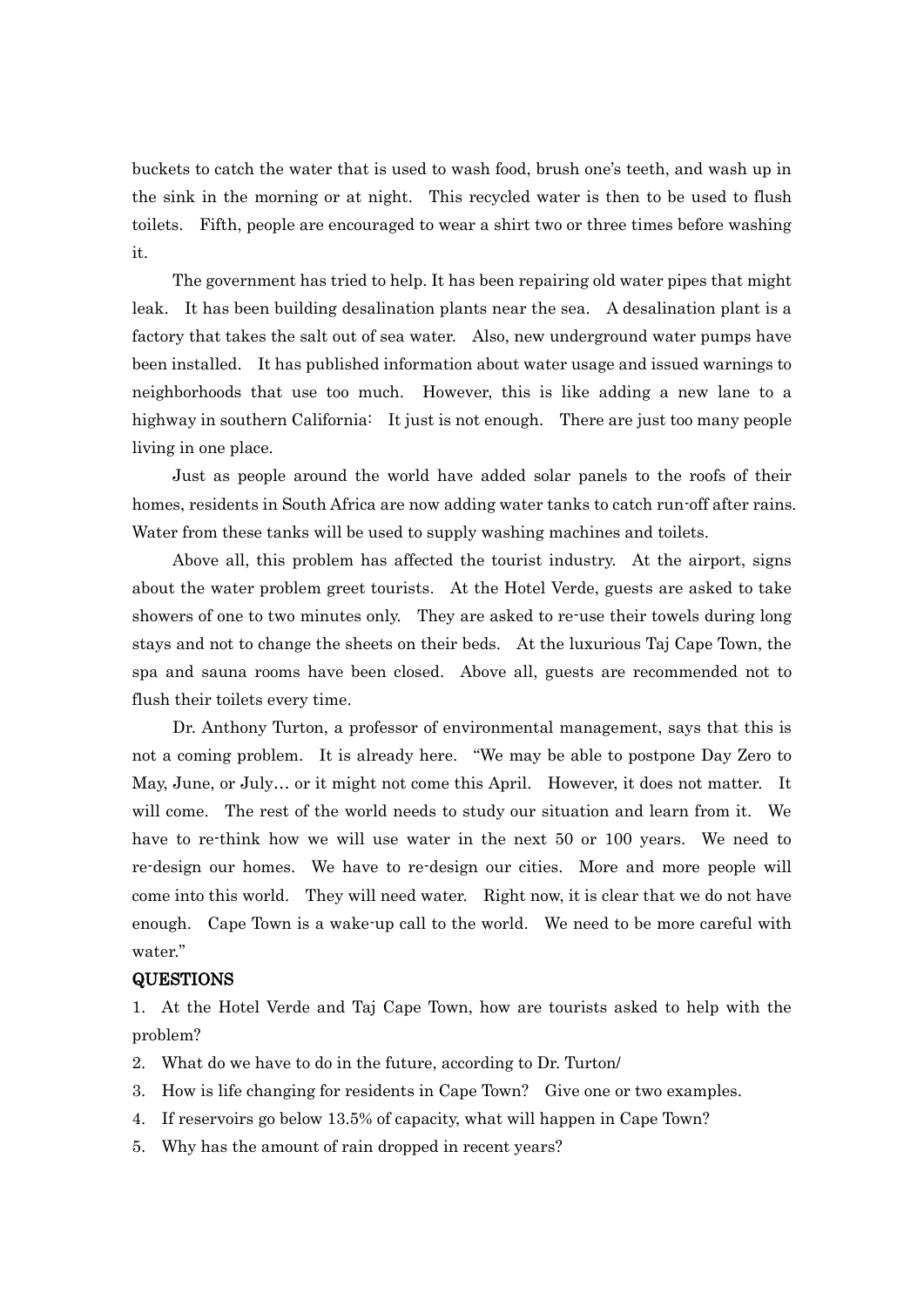6. What do tourists now see at the airport in Cape Town?

7. As of February, 2018, how much water could an average person in Cape Town use in a day?

- 8. What has the government been doing to improve the situation?
- 9 What will happen on Day Zero?

## PART II. GIVING YOUR OPINION

| 1. |                    | is a good habit. On the other                                                                                                                                        |  |
|----|--------------------|----------------------------------------------------------------------------------------------------------------------------------------------------------------------|--|
|    | hand,              |                                                                                                                                                                      |  |
|    |                    |                                                                                                                                                                      |  |
| 2. |                    | is the biggest problem in Japan today, I think.                                                                                                                      |  |
| 3. |                    |                                                                                                                                                                      |  |
| 4. |                    |                                                                                                                                                                      |  |
| 5. |                    |                                                                                                                                                                      |  |
| 6. |                    | would be the most interesting city to visit.<br><u> 1989 - Johann John Harrison, mars eta bat eta bat erroman erroman erroman erroman erroman erroman erroman er</u> |  |
| 7. |                    | If I could install something new in my home, I would add a                                                                                                           |  |
|    |                    | PART III. AGREE/DISAGREE                                                                                                                                             |  |
|    |                    | 1. A: I would like to visit Cape Town.                                                                                                                               |  |
|    | $\mathbf{B}$       |                                                                                                                                                                      |  |
|    | P:                 | <u> 2002 - Jan James James Jan James James James James James James James James James James James James James Ja</u>                                                  |  |
| 2. | A:<br>$\mathbf{B}$ | I agree with Dr. Turton. We need to be careful when using water.<br>$\overline{\Pi}$<br>think so, too./I'm not sure that I agree with him.)                          |  |
|    | P:                 |                                                                                                                                                                      |  |
| 3. | A:                 | Wearing our clothes more often is a good way to save water.                                                                                                          |  |
|    | $B$ :              |                                                                                                                                                                      |  |
|    | P:                 |                                                                                                                                                                      |  |
|    | 4. A:              | Two minutes is just about right for a shower. We do not need to spend more                                                                                           |  |
|    |                    | time doing it.                                                                                                                                                       |  |
|    | $B$ :              | $\overline{\mathrm{I}}$<br>think<br>don't<br>think<br>right./I<br>so.)<br>you<br>are                                                                                 |  |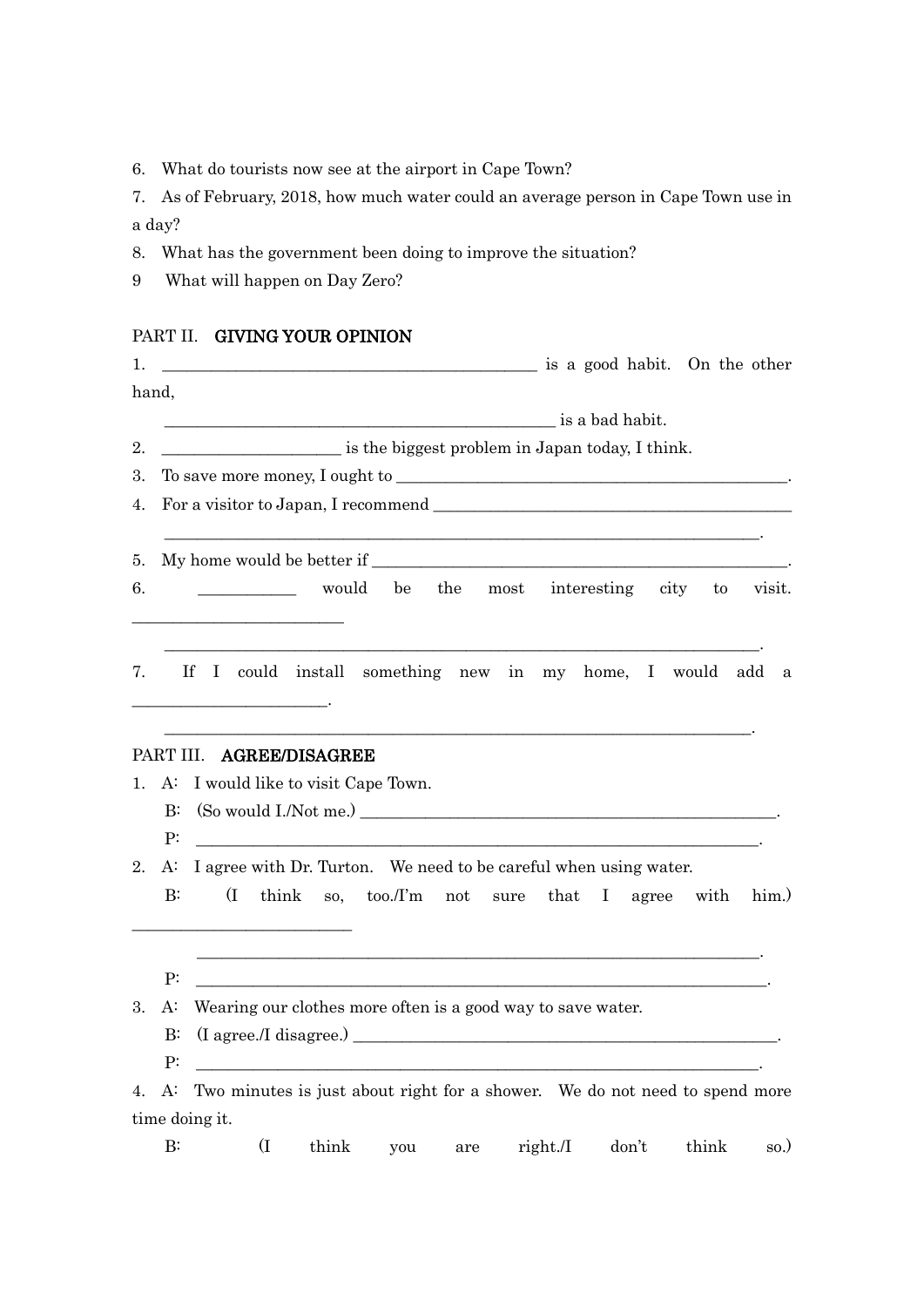P: \_\_\_\_\_\_\_\_\_\_\_\_\_\_\_\_\_\_\_\_\_\_\_\_\_\_\_\_\_\_\_\_\_\_\_\_\_\_\_\_\_\_\_\_\_\_\_\_\_\_\_\_\_\_\_\_\_\_\_\_\_\_\_\_\_\_\_\_\_\_.

\_\_\_\_\_\_\_\_\_\_\_\_\_\_\_\_\_\_\_\_\_\_\_\_\_\_\_\_\_\_\_\_\_\_\_\_\_\_.

5. A: I think that 8% is just right for the consumption tax.

B: Really? (I think so, too./I am not sure that I agree.)

P: \_\_\_\_\_\_\_\_\_\_\_\_\_\_\_\_\_\_\_\_\_\_\_\_\_\_\_\_\_\_\_\_\_\_\_\_\_\_\_\_\_\_\_\_\_\_\_\_\_\_\_\_\_\_\_\_\_\_\_\_\_\_\_\_\_\_\_\_\_.

\_\_\_\_\_\_\_\_\_\_\_\_\_\_\_\_\_\_\_\_\_\_\_\_\_\_\_

6. A: I would like to encourage my best friend at TGU to go to graduate school after finishing

\_\_\_\_\_\_\_\_\_\_\_\_\_\_\_\_\_\_\_\_\_\_\_\_\_\_\_\_\_\_\_\_\_\_\_\_\_\_\_\_\_\_\_\_\_\_\_\_\_\_\_\_\_\_\_\_\_\_\_\_\_\_\_\_\_\_\_\_\_.

here.

 B: (I would like my best friend to do the same./I don't think that is such a great idea.)

 \_\_\_\_\_\_\_\_\_\_\_\_\_\_\_\_\_\_\_\_\_\_\_\_\_\_\_\_\_\_\_\_\_\_\_\_\_\_\_\_\_\_\_\_\_\_\_\_\_\_\_\_\_\_\_\_\_\_\_\_\_\_\_\_\_\_\_\_\_. P: \_\_\_\_\_\_\_\_\_\_\_\_\_\_\_\_\_\_\_\_\_\_\_\_\_\_\_\_\_\_\_\_\_\_\_\_\_\_\_\_\_\_\_\_\_\_\_\_\_\_\_\_\_\_\_\_\_\_\_\_\_\_\_\_\_\_\_\_\_.

#### VOCABULARY (Cape Town)

1. I wanted to go to work at a bakery after I finished high school, but my father  $(e \t)$ 

me to go to university instead.

2. We cannot water our garden this month. It has not rained for weeks. This terrible (d )

has turned our lawn and garden brown.

3. I finished writing the manuscript for my book, but I have not found a company that will

 $(p \t)$  it yet.

4. We have enough rice for just four or five portions. We will have to  $(r \t)$  it until Friday,

when payday comes.

5. During the winter months, we are supposed to (s ) our hands before entering the

university.

6. Waking up early is a very good  $(h \t)$ . Going to bed late, on the other hand, is a bad

one.

7. We spend too much money every month. We have no money in the bank. I have to either get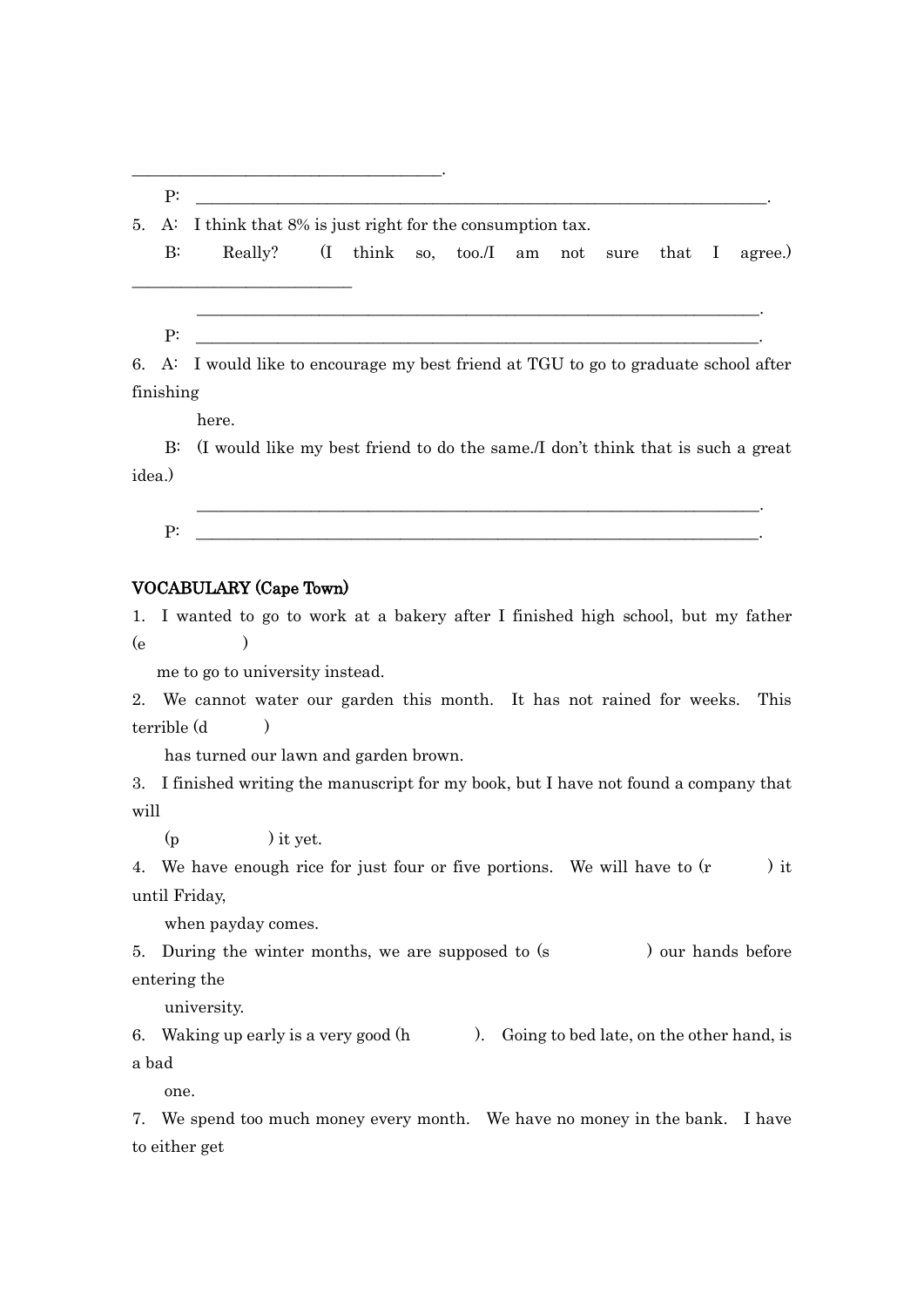another job or we have to (r ) our expenses.

8. I hear that the (c ) tax will go up to 10% this year. I think 8% is high enough

already.

9. 20 years ago, our toilet used a lot of water after it was (f ). Nowadays, however,

our new toilet uses much less water.

10. The hotel we stayed at was very cheap and modest, but my brother stayed at an expensive one

nearby. It was a very (l ) hotel, with big, elegant rooms.

11. Japan has a lot of one important (r ): Water. Canada, on the other hand, has

lots of (r ), such as oil, gas, and minerals.

12. Because his children were getting older, Don had an extra bathroom (i ) on the

second floor of his house.

13. In the U.S., the right  $(l \t)$  of the highway is for slower cars. Drivers who are in a

hurry should use the left  $(1 \t)$ .

14. There was little (p ) last June. Most of the lakes and rivers in Japan were low

on water.

15. Your order was a cheeseburger, fries, and a cup of coffee. For an extra 50 yen, you can

(a ) a dessert. Would you like to do that?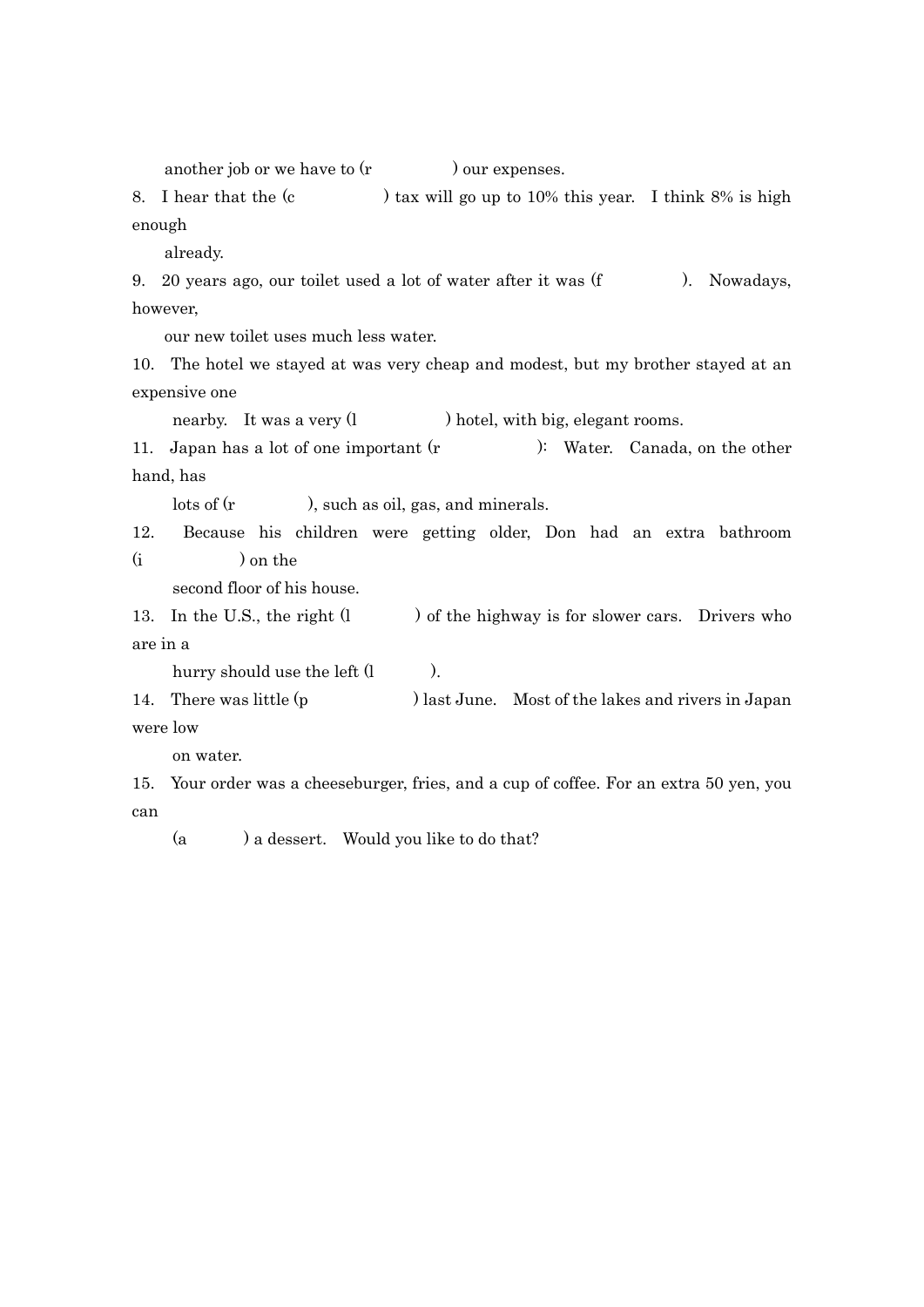#### Appendix, Exhibit G (映画で英語)

(NOTE: The worksheet is based on a popular film that students watched over several lessons.)

#### ACTIVITY OBJECTIVES:

1. To review vocabulary that students encountered in previous lessons.

- 2. To write answers to questions on the 15-minute section viewed during the lesson.
- 3. To listen (first in English with no subtitles, then in English with subtitles) and catch specific

words from the flow of a conversation.

4. To practice self-expression (through writing) using the patterns that appeared in the film by

writing sentences

#### PROCEDURE:

1. Students are given a worksheet. They have 5-10 minutes to complete the sentences in Part I.

2. Responses are checked for accuracy. The correct answers are explained.

3. Students watch a 15-minute film segment and answer questions based on the content.

4. After watching the film a second time, they cloze the section in Part III.

5. Students complete the open-ended structures in Part IV. After finishing writing, they share

their answers in small groups of four, select interesting sentences, and read them to the class.

#### (WORKSHEET)

PART I. BASIC INFORMATION

- 1. "Tess" went to a t service in the service superstandance in the service superstandance in the service superstandance in the service superstandance in the service superstandance in the service superstandance in the servi new book.
- 2. Ryan saw "Tess" riding on a m\_\_\_\_\_\_\_\_\_\_\_\_\_\_\_\_\_\_\_\_\_\_.

3. Harry was dancing on the t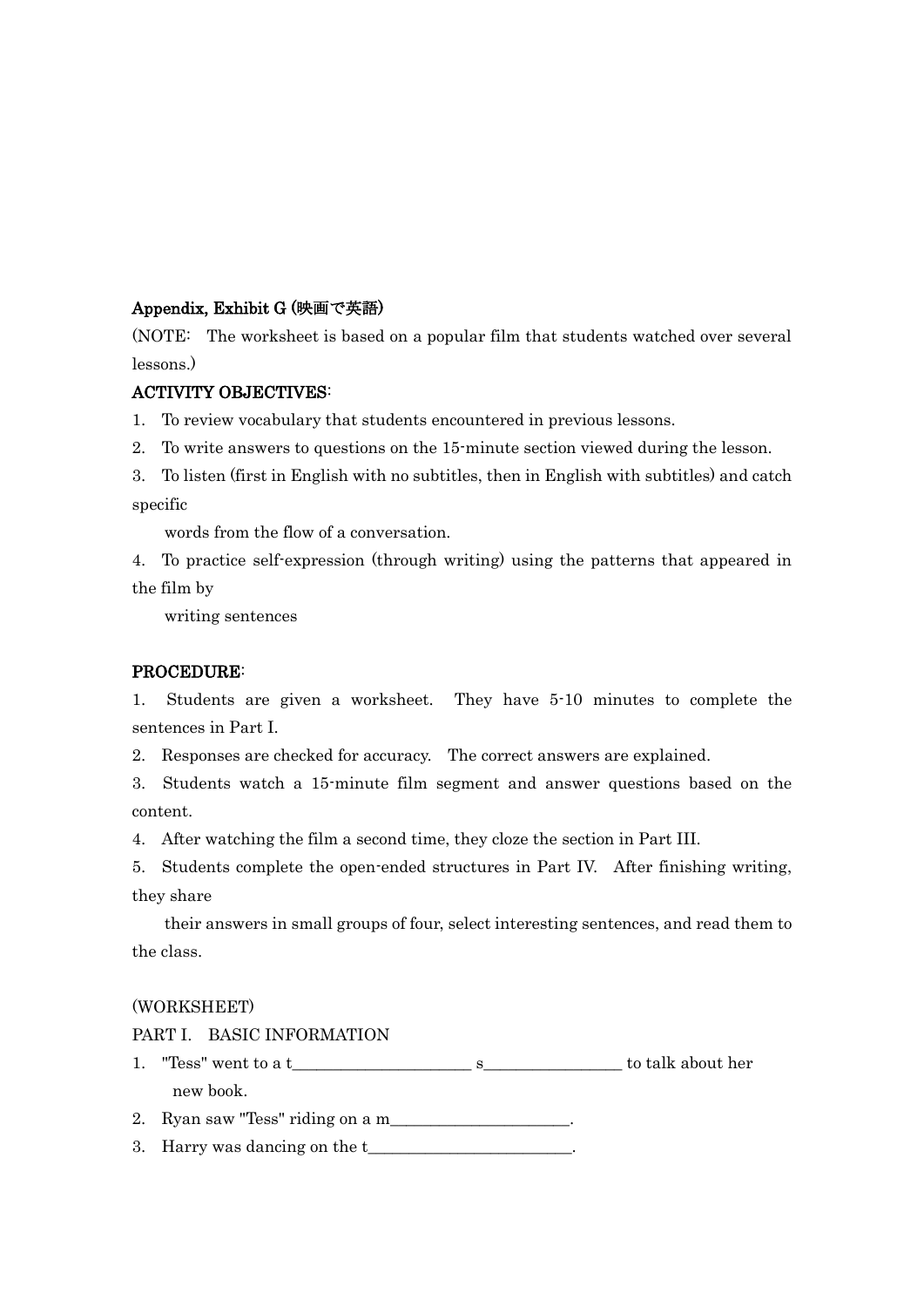- 4. Jake works in a c
- 5. Ryan had an a\_\_\_\_\_\_\_\_\_\_\_\_\_\_\_\_\_\_\_\_\_\_ with "Tess" at the house.
- 6. "Anna's" f\_\_\_\_\_\_\_\_\_\_\_\_\_\_\_ came to the rehearsal dinner. They k\_\_\_\_\_\_\_\_\_\_\_\_ her
- from

the dinner.

- 7. Jake l\_\_\_\_\_\_\_\_\_\_\_\_\_\_\_ "Tess." He e\_\_\_\_\_\_\_\_\_\_\_\_\_\_ talking with her.
- 8. "Tess" a\_\_\_\_\_\_\_\_\_\_\_\_\_\_\_\_\_\_\_\_\_ a stage worker's b\_\_\_\_\_\_\_\_\_\_\_\_\_\_.

#### PART II. AFTER WATCHING

- 1. Why did "Anna" change her mind about Jake?
	- a. He scolded her for e\_\_\_\_\_\_\_\_\_\_\_\_\_ the answers on Stacey's test.
	- b. He tried to help her c\_\_\_\_\_\_\_\_\_\_\_\_ her answers on the test.
- 1. What did Ryan say to "Anna" at the rehearsal dinner?
- 2. "Anna" should be happy about what Ryan said, but she isn't. Why doesn't Anna like Ryan's idea?
- 3. What did Jake and "Tess" talk about?

#### PART III. FILL IN THE BLANKS

- $A = \text{Anna (really Tess)}$   $J = \text{Jack}$
- A: Listen, I need you to give me a
- $J: I$  thought your mom didn't want you on a  $\Box$
- A: You know, you're a little too virtuous, kid.
- J: You know what? I'm late for my \_\_\_\_\_\_\_\_\_\_\_\_\_\_\_\_\_\_ job.
- A: Just give me the ride. I know for a fact that my mother will understand.
- J: You know, I'm just gonna be really honest with you. You seem really different than the person I thought you were. I mean, I saw what you did to Stacey's test. I

think

you're right. You're too \_\_\_\_\_\_\_\_\_\_\_\_\_\_\_\_\_\_\_\_\_\_\_ for me.

- A: But, but... I don't even know why I did that. It's really not like me. Honestly.
- J: Good \_\_\_\_\_\_\_\_\_\_\_\_\_\_, Anna.
- A: Come on! They'll let her retake the test! Ohh!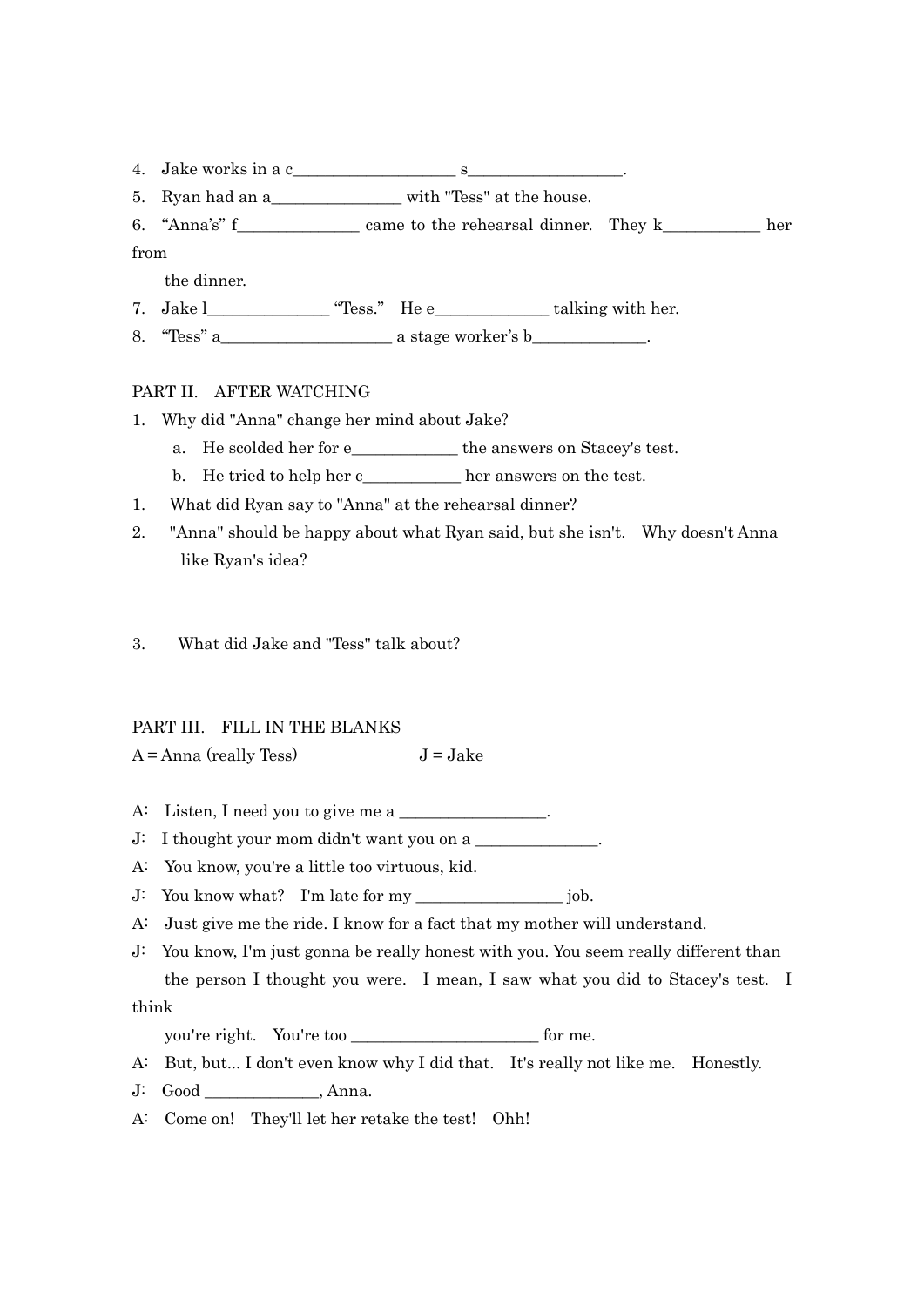## PART IV. WRITING

| 1.      | I enjoy $\overline{\phantom{a}}$ |                                                                                    |
|---------|----------------------------------|------------------------------------------------------------------------------------|
|         | EX.                              | I enjoy seeing old films in movie theaters.                                        |
| 2.      |                                  | <b>EXAMPLE 2018</b> really sucks.                                                  |
|         | EX.                              | My English class really sucks.                                                     |
|         |                                  | <u>Having Donald Trump as President of the United States really sucks.</u>         |
| 3.      |                                  | $\bf{I}$<br>really<br>admire<br>because<br>is<br>someone                           |
|         | EX.                              | Mr. Ehara is someone I really admire because he comes to university before         |
|         | $7:00$ every                     |                                                                                    |
|         |                                  | $\frac{day.}{y}$                                                                   |
| 4.      |                                  | Recently, I tried to help<br>when                                                  |
|         |                                  |                                                                                    |
|         | EX.                              | Recently, I tried to help my neighbor when she had trouble carrying her trash      |
|         | to the                           |                                                                                    |
|         |                                  | garbage station.                                                                   |
|         |                                  |                                                                                    |
| 5.      |                                  | Ι.<br>scolded<br>for<br>by<br>was                                                  |
|         | EX.                              | I was scolded by Professor Oshima for missing the KVA Speech Contest               |
|         | rehearsal.                       |                                                                                    |
|         |                                  |                                                                                    |
|         | EX.                              | I changed my mind <u>last Friday</u> . I was going to stay in Tokyo last weekend,  |
| $but I$ |                                  |                                                                                    |
|         |                                  | decided to go to Hyogo instead.                                                    |
| 7.      |                                  | $\mathbf{I}$<br>have<br>been<br>working                                            |
|         |                                  | <u> 1989 - Jan James James Barnett, fransk politik (d. 1989)</u>                   |
|         |                                  | EX. I have been working at 7-11 since last April. / I worked at a bakery for three |
|         | years when                       |                                                                                    |
|         |                                  | I was in high school.                                                              |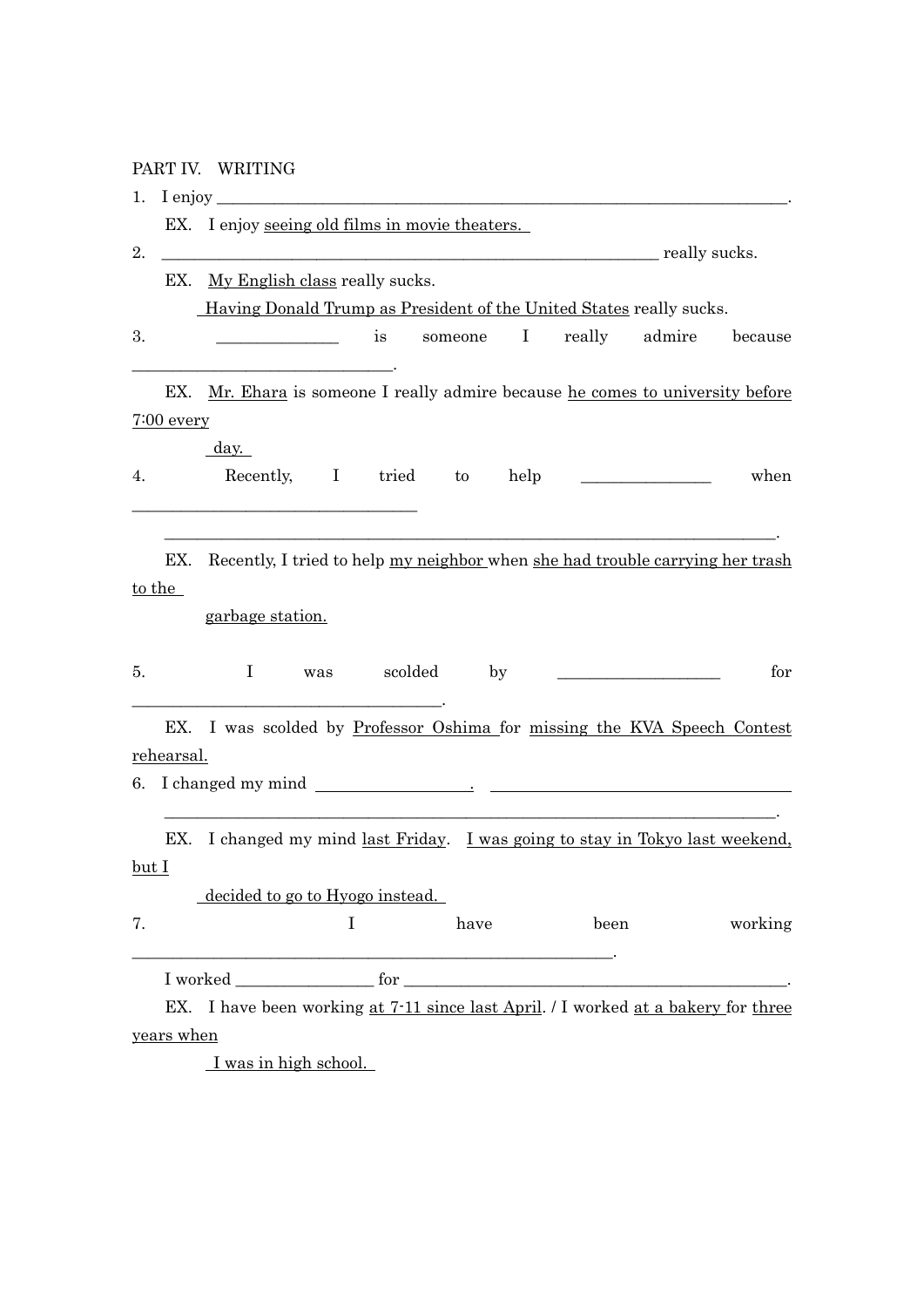## Appendix, Exhibit H (トラベルイングリッシュ) ACTIVITY OBJECTIVES:

1. To get students to practice restaurant English by simulating a waiter-customer situation.

- 2. To have students paraphrase difficult English and explain it in easier terms.
- 3. To have students practice ordering what they would like to eat/drink (in English).

#### PROCEDURE:

1. Students form a pair. One is A (waiter), one is B (restaurant customer).

2. In pairs, they read the conversation. After talking, they fill in the blanks.

3. The instructor will print some good conversations for reading practice in the following lesson.

(Worksheet)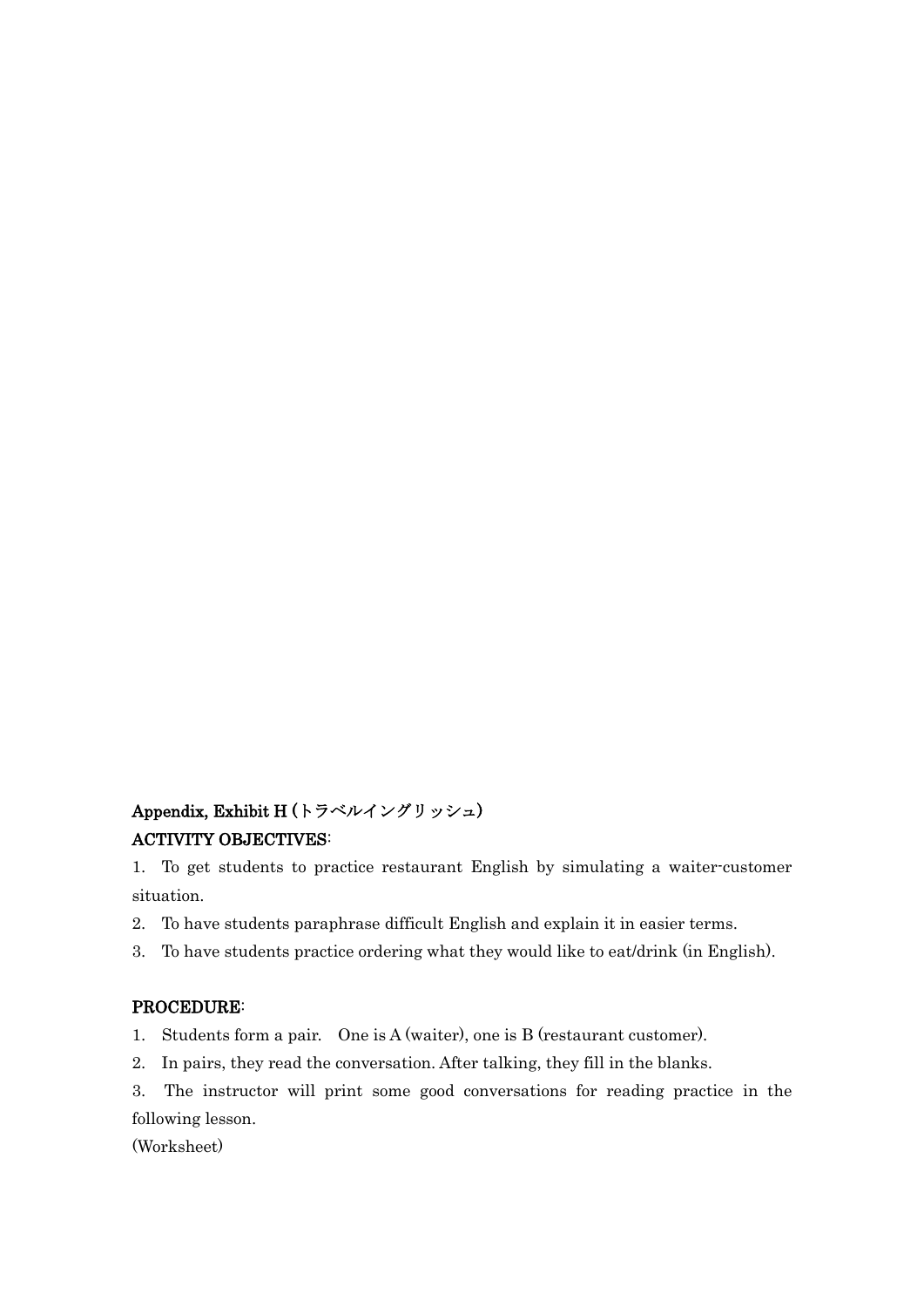# A2

A: What would you like for your main course, (sir/ma'am)? B: I'm not sure. What is \_\_\_\_\_\_\_\_\_\_\_\_\_\_\_\_\_\_\_\_\_\_\_\_\_\_\_\_\_?  $A:$   $\Box$ B: OK, that sounds interesting. I think I'll try it. A: Would you like anything with that? B: Uh, huh. I'd like \_\_\_\_\_\_\_\_\_\_\_\_\_\_\_\_\_\_\_\_\_\_\_\_\_\_\_\_\_\_\_\_\_\_\_\_\_\_\_\_\_\_\_, please. A: Very good. Would you care for anything to drink? B: Yes, please. Could I have \_\_\_\_\_\_\_\_\_\_\_\_\_\_\_\_\_\_\_\_\_\_\_\_\_\_\_\_\_\_\_\_\_\_\_, please? A: Excellent choice, (sir/ma'am). And would you care for dessert at the end of your meal? B: Sure. I would like \_\_\_\_\_\_\_\_\_\_\_\_\_\_\_\_\_\_\_\_, please. A: Certainly, (sir/ma'am). I'll be right back with your drink. 1. Fettucine Alfredo: It is thick pasta cooked in a cream sauce with lots of cheese. If you like dairy products, then this is the dish for you! 2. Szekely Goulash: It is pork cooked in cabbage with a spicy paprika and sour cream sauce. It comes with a bread dumpling. It is a very hearty dish. 3. Reuben Sandwich: It is pastrami and corned beef served on rye bread with sauerkraut, Swiss cheese, and Russian dressing. It comes with French fried potatoes.

## B2

| A: What would you like for your main course, (sir/ma'am)? |  |  |
|-----------------------------------------------------------|--|--|
| B: I'm not sure. What is $\frac{1}{2}$ (1)?               |  |  |
| A: a.                                                     |  |  |
|                                                           |  |  |
| $c.$ $\overline{\phantom{a}}$                             |  |  |
| B: OK, that sounds interesting. I think I'll try it.      |  |  |
| A: Would you like anything with that?                     |  |  |
|                                                           |  |  |
| A: Very good. Would you care for anything to drink?       |  |  |
|                                                           |  |  |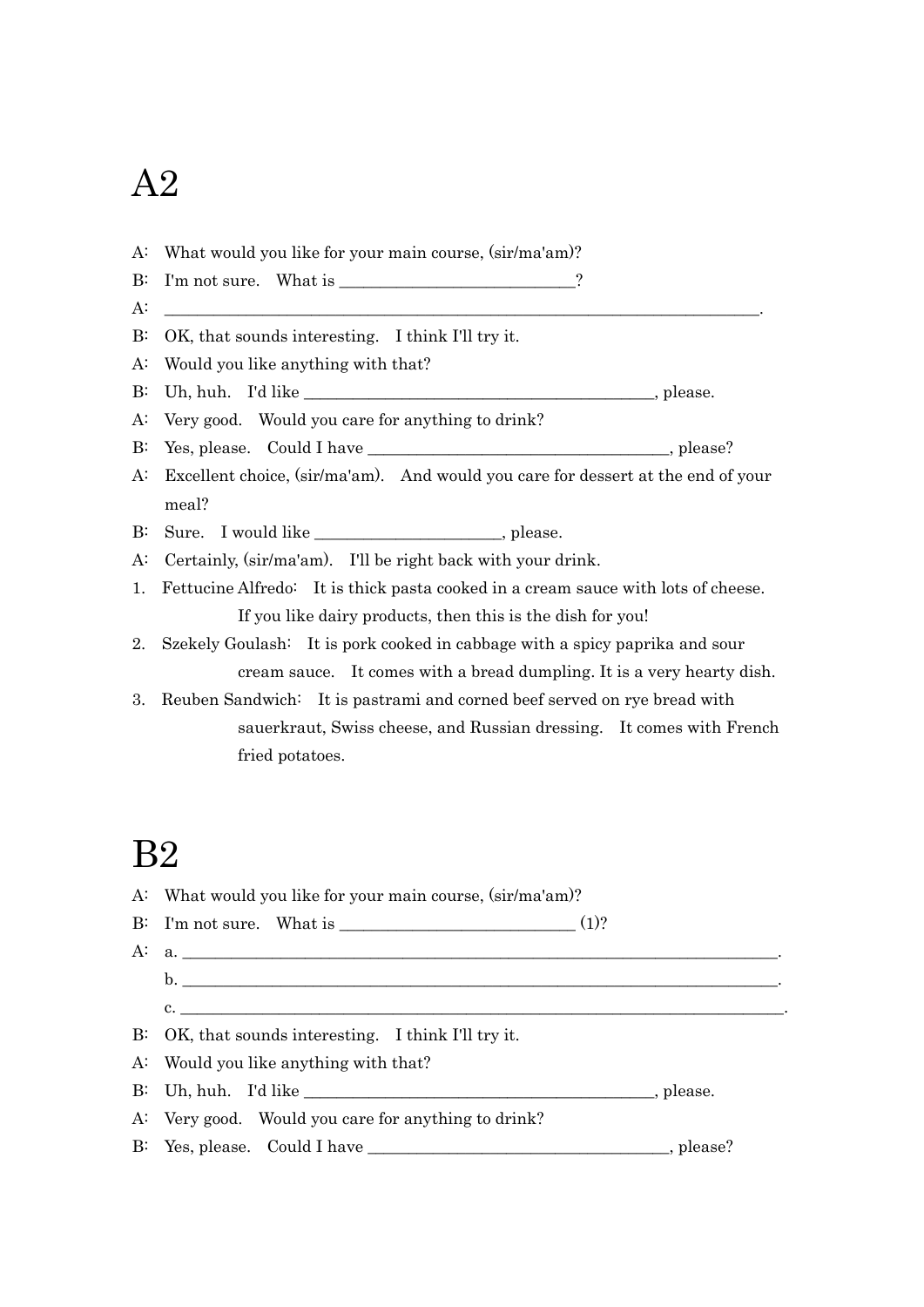(CHOOSE ANYTHING TO DRINK)

- A: Excellent choice, (sir/ma'am). And would you care for dessert at the end of your meal?
- B: Sure. I would like \_\_\_\_\_\_\_\_\_\_\_\_\_\_\_\_\_\_\_\_, please. (CHOOSE ANY DESSERT)
- A: Certainly, (sir/ma'am). I'll be right back with your drink.
- (1) a. Szekely goulash b. fettucine alfredo c. reuben sandwich

## Appendix, Exhibit I (海外研修)

#### ACTIVITY OBJECTIVES:

- 1. To prepare students for their term of residence abroad.
- 2. To help them converse with their homestay parents.
- 3. To help them review basic conversational English.

#### PROCEDURE:

1. The course is taught using a tutorial format. Each student receives individual instruction.

2. The instructor poses questions to the student. The student answers them to the fullest extent of

his or her ability.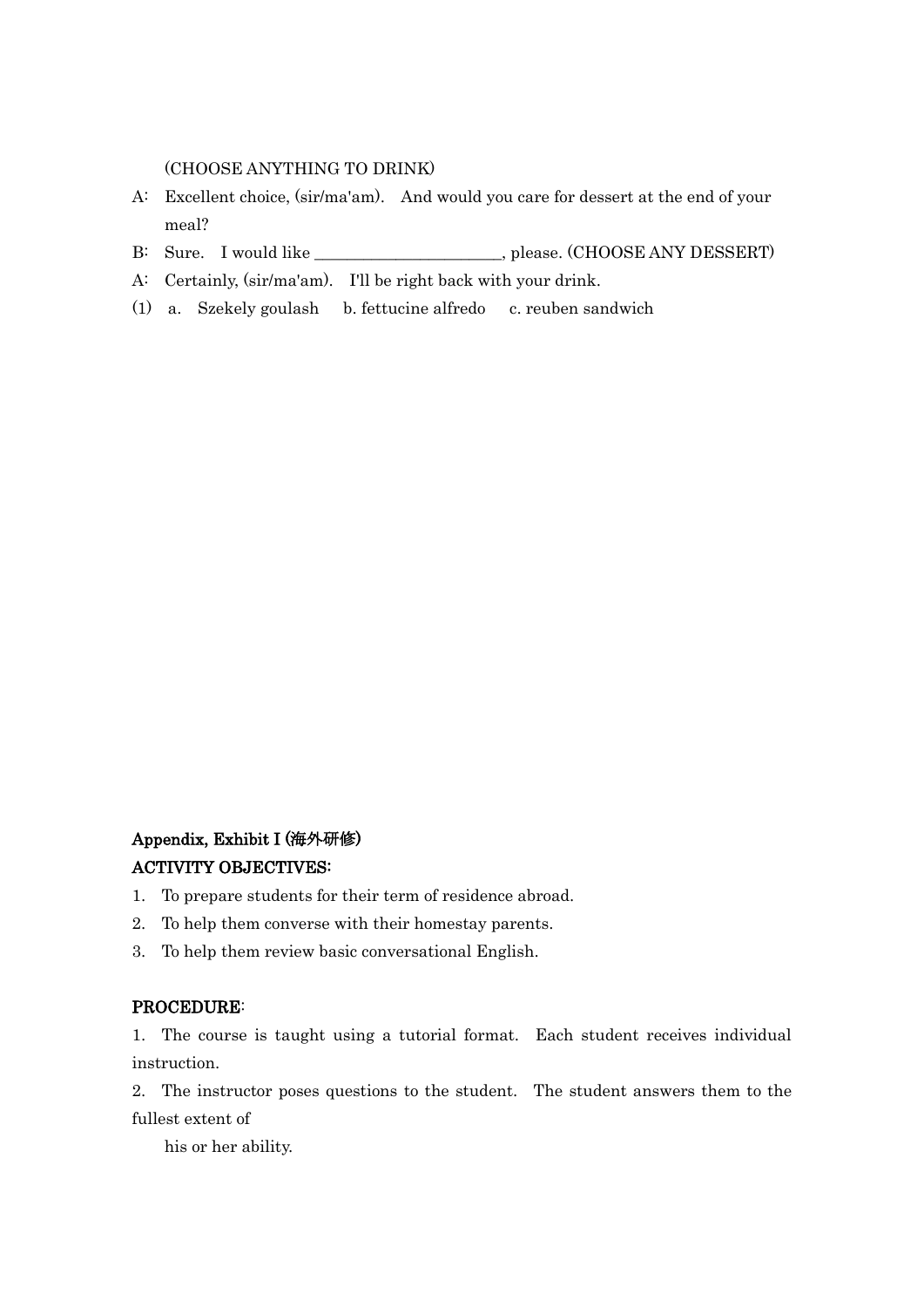## QUESTIONS YOU WILL PROBABLY BE ASKED DURING YOUR **HOMESTAY**

 These are questions that many homestay parents/hosts might ask you. It may help you to get ready for conversations with them.

#### GENERAL (about you)

- 1. What does your name mean in Japanese?
- 2. Where are you from?
- 3. When were you born?
- 4. What do you like doing in your free time?
- 5. Do you have jet lag now?
- 6. Where did you go to school?
- 7. What was your elementary school like?
- 8. Did you belong to any clubs when you were an elementary/a junior high/a senior high school student?
- 9. Are you religious? Do you go to church every week?
- 10. What kinds of food do you like to cook? How do you make it?
- 11. What is your favorite movie?
- 12. Why did you decide to come to Australia?
- 13. What would you like to do while you are here?
- 14. Do you drink? What kinds of drinks do you like?
- 15. Do you work part-time as well? What kind of job do you have? (Tell me about your part-time job.)
- 16. What would you like to be in the future?

#### YOUR TOWN

- 1. What is your town like? Please tell me about it.
- 2. What kind of place is it?
- 3. What is the population of your town?
- 4. What is your town famous for?

#### YOUR FAMILY

- 1. How many people are there in your family?
- 2. What do your parents do?
- 3. How many brothers and sisters do you have? How old are they?